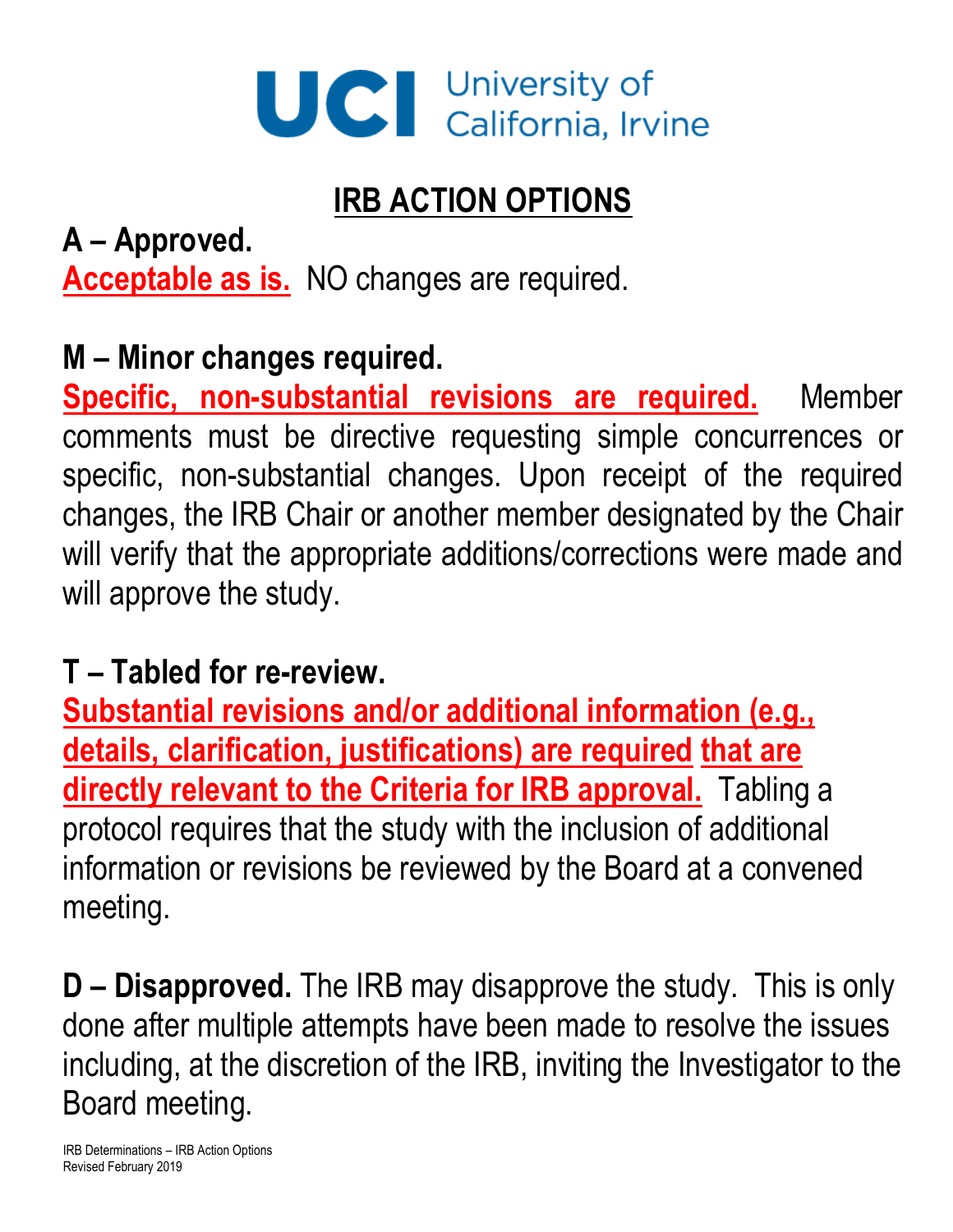## **UCI** University of<br>California, Irvine Criteria for IRB Approval & Related Belmont Principle

#### *In order to approve research covered by these regulations (45 CFR 46.111 and 21 CFR 56.111) the IRB shall determine that all of the following requirements are satisfied:*

- 1. *Risks to subjects are minimized* by using procedures which are consistent with sound research design and that do not unnecessarily expose subjects to risk, and whenever appropriate, by using procedures already being performed on the subjects for diagnostic or treatment purposes **(Beneficence)**.
- 2. *Risks to subjects are reasonable in relation to anticipated benefits*, if any, to subjects, and the importance of the knowledge that may reasonably be expected to result. In evaluating risks and benefits, the IRB should consider only those risks and benefits that may result from the research, as distinguished from risks and benefits of therapies subjects would receive even if not participating in the research **(Beneficence)**.
- 3. *Selection of subjects is equitable*. In making this assessment the IRB should take into account the purposes of the research and the setting in which the research will be conducted. The IRB should be particularly cognizant of the special problems of research that involves a category of subjects who are vulnerable to coercion or undue influence, such as children, prisoners, individuals with impaired decision-making capacity, or economically or educationally disadvantaged persons **(Justice)**.[1](#page-1-0)
- 4. *Informed consent* will be sought from each prospective subject or the subject's legally authorized representative, in accordance with, and to the extent required by the Federal regulations **(Respect for Persons)**.
- 5. Informed consent will be appropriately *documented* (or appropriately waived[2\)](#page-1-1) in accordance with, and to the extent required by the Federal regulations **(Respect for Persons)**.
- 6. When appropriate, the research plan makes adequate provision for *monitoring* the data collected to assure the safety of subjects **(Beneficence)**.
- 7. When appropriate, there are adequate provisions to protect the *privacy* of subjects and to maintain the *confidentiality* of data **(Respect for Persons and Beneficence)**.
	- b) When some or all of the subjects are likely to be vulnerable to coercion or undue influence, such as *children, prisoners, individuals with impaired decision-making capacity, or economically or educationally disadvantaged persons*, additional safeguards have been included in the study to protect the rights and welfare of these subjects **(Respect for Persons and Beneficence[\)3](#page-1-2)**.

Revised January 2019

1 January 21, 2019: The 2018 Common Rule removes pregnant women as 'vulnerable' however Subpart B still applies.<br><sup>2</sup> OHRP 45 CFR 46. 111 / FDA will allow waivers or alterations of consent for research no more than minimal

<span id="page-1-0"></span>

<span id="page-1-2"></span><span id="page-1-1"></span><sup>&</sup>lt;sup>3</sup> Per FDA 21 CFR 56.111 pregnant women are liste[d](https://www.fda.gov/RegulatoryInformation/Guidances/ucm566474.htm) as part of vulnerable populations and individuals with impaired decision-making capacity are listed as mentally disabled persons.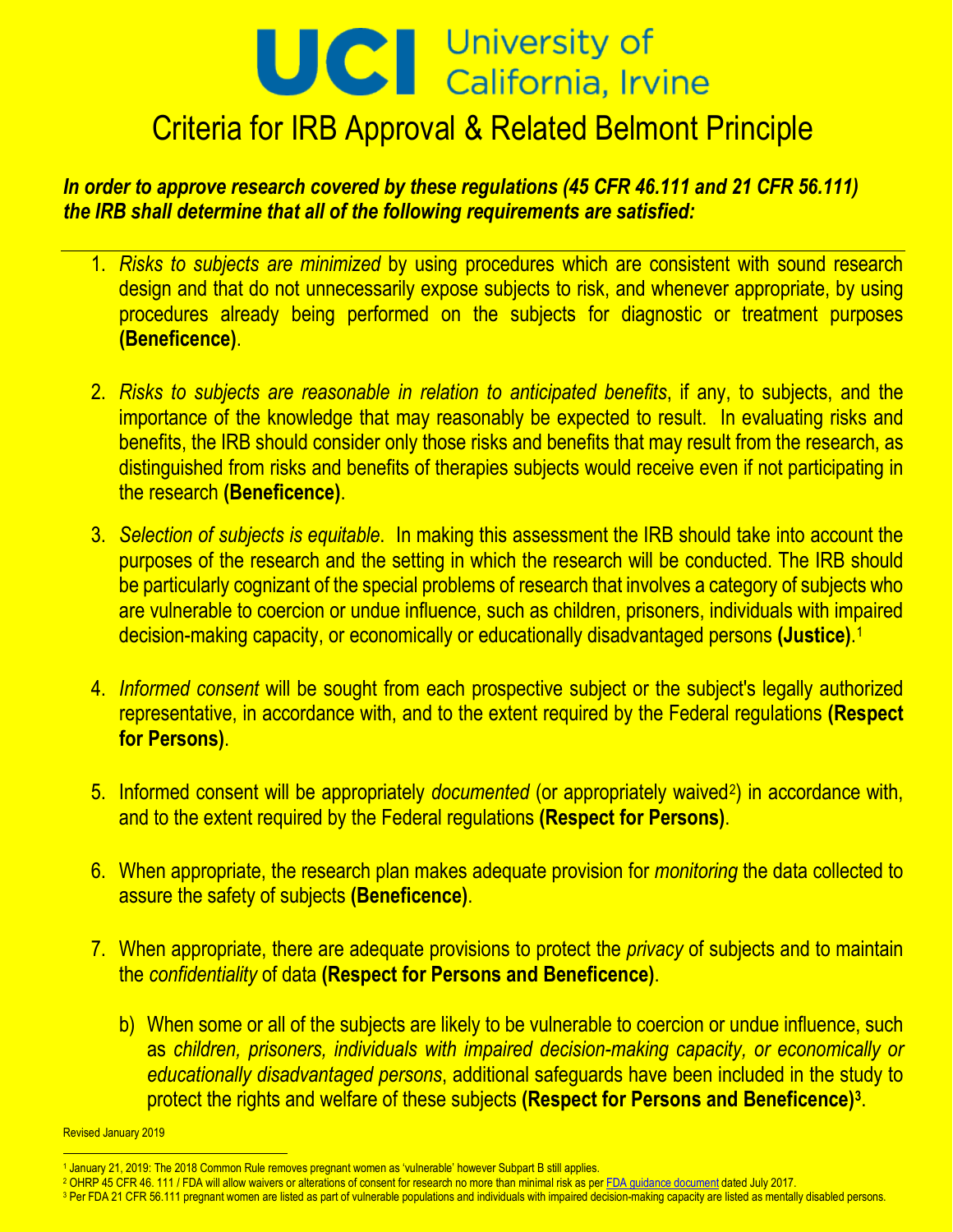UCI University of<br>California, Irvine

#### IRB Assessment of Risk & Benefit for Research Involving Prisoners (Subpart C)

#### **IRB Responsibilities:**

- **1. Review the completed Appendix C when considering the following.**
- **2. The IRB must assure that all of the seven criteria have been met per 45 CFR 46.305(a)(1-7). See Table 1.**
	- **a) The IRB may consider if research qualifies for epidemiologic research where prisoners are not a particular focus of the research** [\[FR Doc. 03-15580 6-19-03\].](https://www.federalregister.gov/documents/2003/06/20/03-15580/waiver-of-the-applicability-of-certain-provisions-of-department-of-health-and-human-services)

#### **Table 1. Federal Requirements for Prisoner Research**

| 45 CFR 46.305 (a)(1)                                                                                | 45 CFR 46.305 (a)(2)                 | 45 CFR 46.305 (a)(3)      | 45 CFR 46.305 (a) $(4)$    | 45 CFR 46.305 (a)(5)       | 45 CFR 46.305 (a)(6)          | 45 CFR 46.305 (a)(7)       |
|-----------------------------------------------------------------------------------------------------|--------------------------------------|---------------------------|----------------------------|----------------------------|-------------------------------|----------------------------|
| The research under review represents one of the                                                     | Any possible advantages accruing to  | The risks involved in the | Procedures for the         | The information is         | Adequate assurance exists     | Where the Board finds      |
| four following categories of research                                                               | the prisoner through his or her      | research are commensurate | selection of subjects      | presented in language      | that parole boards will not   | there may be a need for    |
| <b>permissible</b> under 45 CFR $46.306(a)(2)$ which are                                            | participation in the research, when  | with risks that would be  | within the prison are fair | which is understandable    | take into account a           | follow-up examination or   |
| as follows:                                                                                         | compared to the general living       | accepted by non prisoner  | to all prisoners and       | to the subject population; | prisoner's participation in   | care of participants after |
|                                                                                                     | conditions, medical care, quality of | volunteers:               | immune from arbitrary      |                            | the research in making        | the end of their           |
| Study of the possible causes, effects, and                                                          | food, amenities and opportunity for  |                           | intervention by prison     |                            | decisions regarding parole,   | participation, adequate    |
| processes of incarceration, and of criminal behavior.                                               | earnings in the prison, are not of   |                           | authorities or prisoners.  |                            | and each prisoner is clearly  | provision has been         |
| provided that the study presents no more than                                                       | such a magnitude that his or her     |                           | Unless the principal       |                            | informed in advance that      | made for such              |
| minimal risk and no more than inconvenience to the                                                  | ability to weigh the risks of the    |                           | investigator provides to   |                            | participation in the research | examination or care,       |
| subjects;                                                                                           | research against the value of such   |                           | the Board justification in |                            | will have no effect on his or | taking into account the    |
|                                                                                                     | advantages in the limited choice     |                           | writing for following      |                            | her parole; and               | varying lengths of         |
| ii. Study of prisons as institutional structures or of                                              | environment of the prison is         |                           | some other procedures.     |                            |                               | individual prisoners'      |
| prisoners as incarcerated persons, provided that the                                                | impaired;                            |                           | control subjects must be   |                            |                               | sentences, and for         |
| study presents no more than minimal risk and no                                                     |                                      |                           | selected randomly from     |                            |                               | informing participants of  |
| more than inconvenience to the subjects;                                                            |                                      |                           | the group of available     |                            |                               | this fact.                 |
|                                                                                                     |                                      |                           | prisoners who meet the     |                            |                               |                            |
| iii. Research on conditions particularly affecting                                                  |                                      |                           | characteristics needed     |                            |                               |                            |
| prisoners as a class (for example, vaccine trials and                                               |                                      |                           | for that particular        |                            |                               |                            |
| other research on hepatitis which is much more<br>prevalent in prisons than elsewhere; and research |                                      |                           | research project;          |                            |                               |                            |
| on social and psychological problems such as                                                        |                                      |                           |                            |                            |                               |                            |
| alcoholism, drug addiction and sexual assaults)                                                     |                                      |                           |                            |                            |                               |                            |
| provided that the study may proceed only after the                                                  |                                      |                           |                            |                            |                               |                            |
| Secretary has consulted with appropriate experts                                                    |                                      |                           |                            |                            |                               |                            |
| including experts in penology medicine and ethics,                                                  |                                      |                           |                            |                            |                               |                            |
| and published notice, in the FEDERAL REGISTER, of                                                   |                                      |                           |                            |                            |                               |                            |
| his intent to approve such research; or                                                             |                                      |                           |                            |                            |                               |                            |
|                                                                                                     |                                      |                           |                            |                            |                               |                            |
| iv. Research on practices, both innovative and                                                      |                                      |                           |                            |                            |                               |                            |
| accepted, which have the intent and reasonable                                                      |                                      |                           |                            |                            |                               |                            |
| probability of improving the health or well-being of                                                |                                      |                           |                            |                            |                               |                            |
| the subject. In cases in which those studies require                                                |                                      |                           |                            |                            |                               |                            |
| the assignment of prisoners in a manner consistent                                                  |                                      |                           |                            |                            |                               |                            |
| with protocols approved by the IRB to control                                                       |                                      |                           |                            |                            |                               |                            |
| groups which may not benefit from the research, the                                                 |                                      |                           |                            |                            |                               |                            |
| study may proceed only after the Secretary has                                                      |                                      |                           |                            |                            |                               |                            |
| consulted with appropriate experts, including                                                       |                                      |                           |                            |                            |                               |                            |
| experts in penology medicine and ethics, and                                                        |                                      |                           |                            |                            |                               |                            |
| published notice, in the FEDERAL REGISTER, of his                                                   |                                      |                           |                            |                            |                               |                            |
| intent to approve such research.                                                                    |                                      |                           |                            |                            |                               |                            |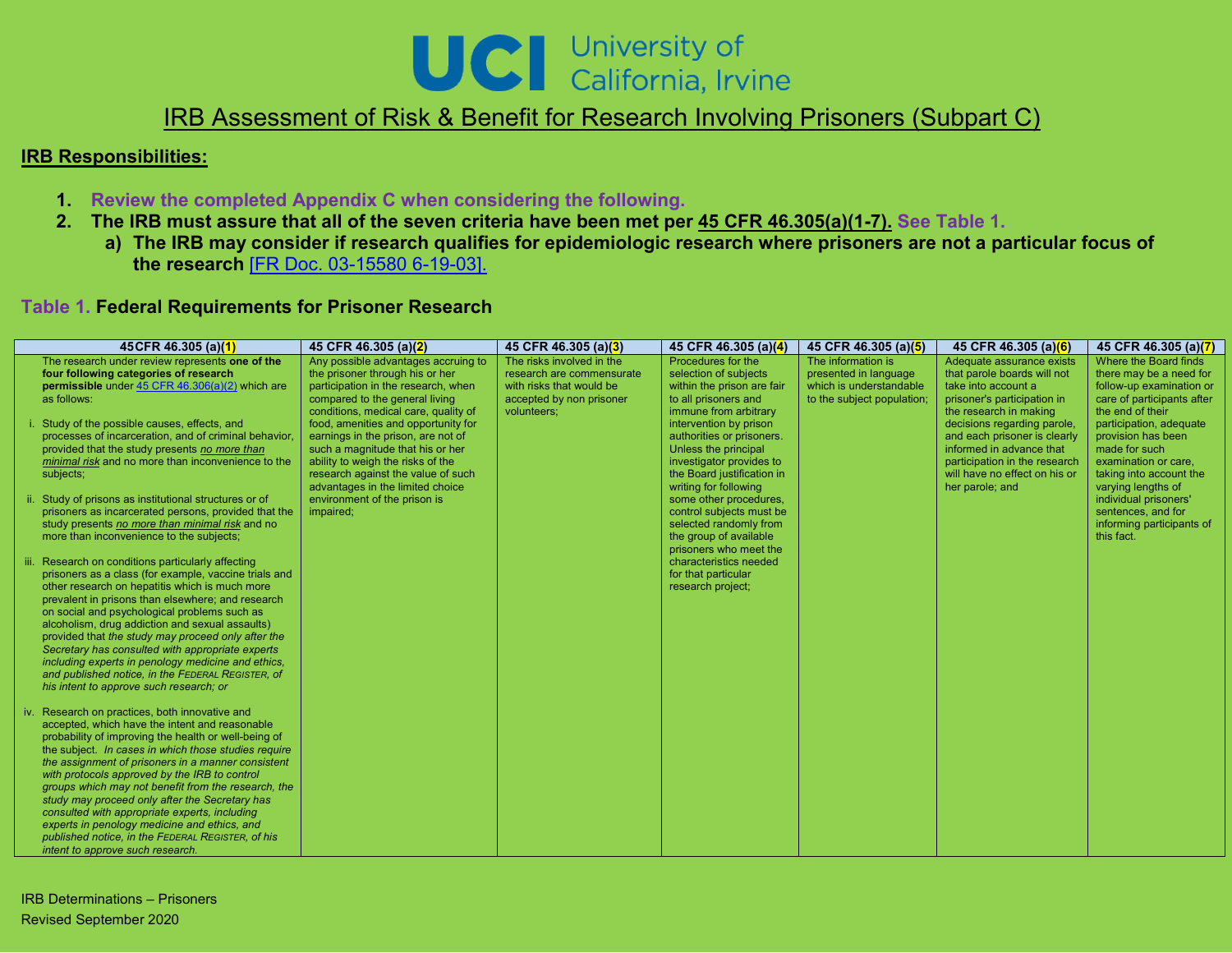

## IRB Assessment of Risk & Benefit for

### Research Involving Pregnant Women and Fetuses (Subpart B)

**45 CFR 46.203 (HHS – Subpart B):** The IRB must assure that all applicable criteria for this subpart have been met. The IRB must refer to and complete the Reviewer's Supplemental Checklist "B" for Pregnant Women, Fetuses and Neonates. *Note: When neonates of uncertain viability and nonviable neonates are involved in research, 45 CFR 46.205 must be addressed.*

**The IRB must decide which one of the regulatory categories listed below best represents the proposed research:**

|                                        | <b>Benefit to</b><br>mother only | <b>Benefit to mother</b><br>and fetus | <b>Benefit to fetus</b><br>only       | No direct benefit or<br>benefit to society<br>only |
|----------------------------------------|----------------------------------|---------------------------------------|---------------------------------------|----------------------------------------------------|
| <b>Risk is no more</b><br>than minimal | 45 CFR 46.204 (d)                | 45 CFR 46.204 (d)                     | 45 CFR 46.204 (e)                     | 45 CFR 46.204 (d)                                  |
|                                        | <b>Mother's</b><br>consent only  | <b>Mother's</b><br>consent only       | <b>Mother and</b><br>father's consent | Not approvable<br>unless*                          |
| <b>Risk is greater</b><br>than minimal | 45 CFR 46.204 (d)                | 45 CFR 46.204 (d)                     | 45 CFR 46.204 (e)                     | 45 CFR 46.204 (d)                                  |
|                                        | <b>Mother's</b><br>consent only  | Mother's<br>consent only              | <b>Mother and</b><br>father's consent | Not approvable<br>unless $*$                       |

\* The risk to the fetus is *not greater than minimal* and the purpose of the research is the development of important **biomedical** knowledge which cannot be obtained by any other means. Only Mother's consent is required. NOTE: For DoD supported research, there are exceptions (e.g., the phrase "biomedical knowledge" in subpart B shall be replaced with "generalizable knowledge" throughout the subpart). Refer to DoDI 3216.02, version November 8, 2011.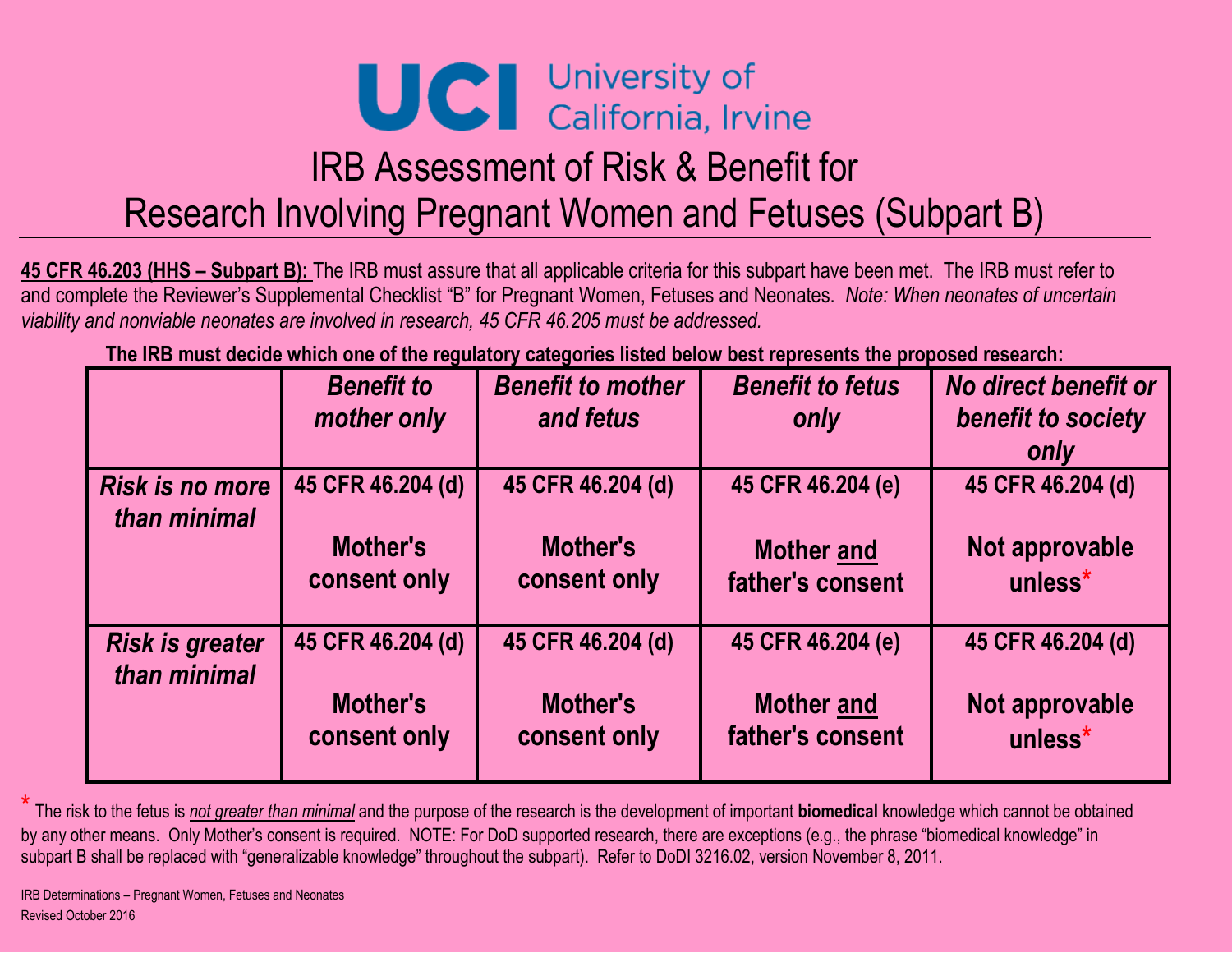## UCI University of<br>California, Irvine

## IRB Assessment of Risk & Benefit for Research Involving Children (Subpart D)

**45 CFR 46.403 (HHS- Subpart D) & 21 CFR 50.50 (FDA- Subpart D) \*:** The IRB must assure that all applicable criteria of this subpart have been met (refer to and complete the Reviewer's Supplemental Checklist "D" for Children).

#### **Benefit Regulatory Category IRB Requirement 45 CFR 46.404 & 21 CFR 50.51** No more than Minimal Risk **(Expedited level research only)** • Confirm provisions for child assent • **Confirm provisions for parental consent – If consent is required, determine whether it is acceptable for only one parent or guardian to sign the consent. 45 CFR 46.405 & 21 CFR 50.52** Greater than Minimal Risk: Direct benefit to subjects • Determine that risk is justified by anticipated benefit • Benefit/risk relationship is at least as favorable as alternative approaches • **Determine whether it is acceptable for only one parent or guardian to sign the consent. 45 CFR 46.406 & 21 CFR 50.53** Greater than Minimal Risk: No direct benefit to subjects, but likely to yield generalizable knowledge about the subject's disorder or condition • Determine there is only a minor increase over minimal risk • Determine intervention presents experiences relatively commensurate with alternative medical, dental, psychological or educational interventions • Determine the procedure is likely to yield knowledge of vital importance to understanding or ameliorating the subject's disorder • Confirm adequate provisions for child's assent and parental permission • **Permission of both parents is required 45 CFR 46.407 & 21 CFR 50.54** Not otherwise approved in categories above • Determine the research provides a reasonable opportunity to further the understanding, prevention, or alleviation of a serious problem • If DHHS funded refer for review by HHS secretary after consultation with a panel of experts • If non-DHHS funded not approvable by the IRB. • If FDA applies study must be submitted to the Commissioner of Food and Drugs for approval • **Permission of both parents is required** *Minimal >Minimal Direct* **45 CFR 46.404 & 21 CFR 50.51 45 CFR 46.405 & 21 CFR 50.52** *Indirect* **45 CFR 46.404 & 21 CFR 50.51 45 CFR 46.406 & 21 CFR 50.53**

**\*** Children who are wards of the state or any other agency, institution, or entity can be included in research approved under 45 CFR 46.405 & 21 CFR 50.52 and 45 CFR 46.406 & 21 CFR 50.53 only if such research is: (1) Related to their status as wards; or (2) Conducted in schools, camps, hospitals, institutions, or similar settings in which the majority of children involved as subjects are not wards. If the research is approved, the IRB must require appointment of an advocate for each child who is a ward, in addition to any other individual acting on behalf of the child as guardian or in loco parentis.

#### **Risk**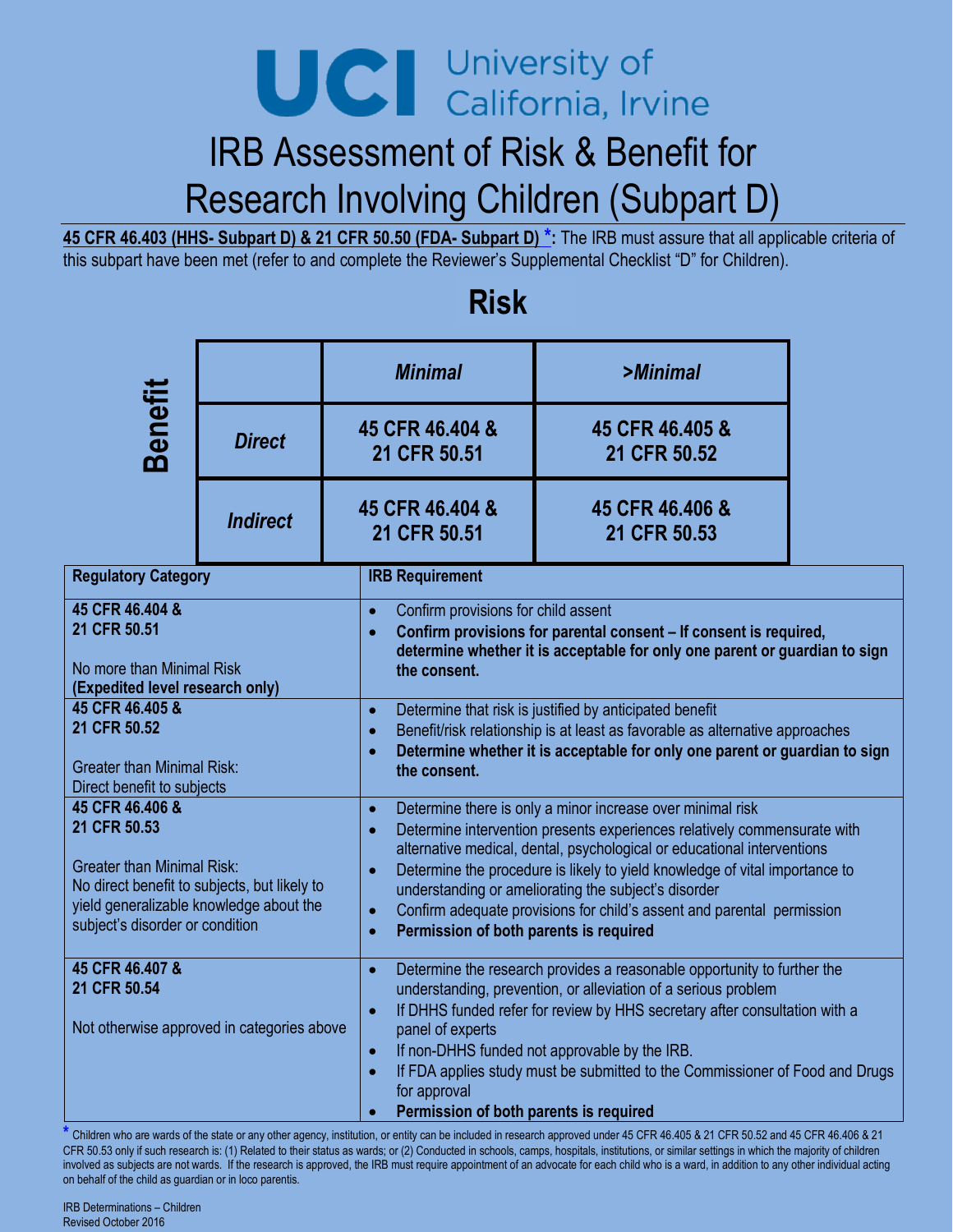

## Placebo Algorithm

#### An Algorithm for IRB Evaluation of Studies That Involve Placebo

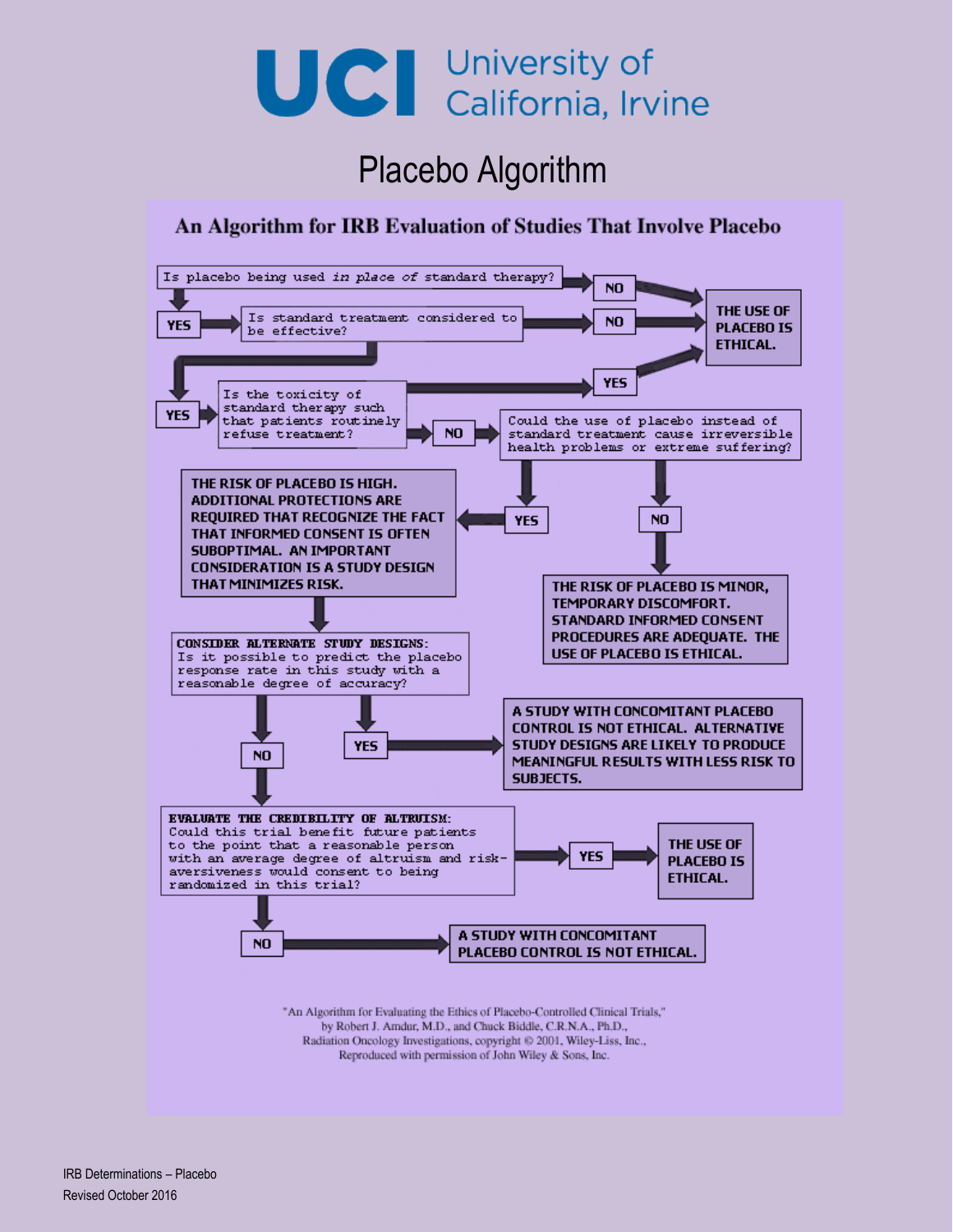## UCI University of<br>California, Irvine **DEVICE ASSESSMENT GUIDANCE**

**If the device has already been evaluated by the FDA as part of an FDA-approved investigational device exemption (IDE) AND the device will be used as described in the IDE application, STOP HERE. DO NOT PROCEED TO STEP 1.**

| <b>STEP</b>                                                                                                                                                                                                                                                                                                                                                                                                                                                                                                                                                                                                                                                                                                                                                                                                                                                                                                                                                      | <b>GUIDANCE</b>                                                                                                                                                                                                                                                                                                                                                                                                                                                                                                                                                                                                                                                                                             |
|------------------------------------------------------------------------------------------------------------------------------------------------------------------------------------------------------------------------------------------------------------------------------------------------------------------------------------------------------------------------------------------------------------------------------------------------------------------------------------------------------------------------------------------------------------------------------------------------------------------------------------------------------------------------------------------------------------------------------------------------------------------------------------------------------------------------------------------------------------------------------------------------------------------------------------------------------------------|-------------------------------------------------------------------------------------------------------------------------------------------------------------------------------------------------------------------------------------------------------------------------------------------------------------------------------------------------------------------------------------------------------------------------------------------------------------------------------------------------------------------------------------------------------------------------------------------------------------------------------------------------------------------------------------------------------------|
| 1. Is the device a medical device?<br>Per 21 U.S.C. 321(h), a medical device is an<br>instrument, apparatus, implement, machine,<br>contrivance, implant, in vitro reagent, or other<br>similar or related article, including any<br>component, part, or accessory, which is:<br>Recognized in the official National Formulary,<br>or the United States Pharmacopeia, or any<br>supplement to them,<br>Intended for use in the diagnosis of<br>$\bullet$<br>disease or other conditions, or in the cure,<br>mitigation, treatment, or prevention of<br>disease, in man or other animals, or<br>Intended to affect the structure or any<br>function of the body of man or other<br>animals, and which does not achieve its<br>primary intended purposes through chemical<br>action within or on the body of man or other<br>animals and which is not dependent upon<br>being metabolized for the achievement of its<br>primary intended purposes<br>If this study | <b>Considerations for physiological research:</b><br>Are the investigators evaluating how well the<br>device works? If so, the IRB should consider<br>that this a medical device.<br>Do the investigators understand that the<br>device works and they are using the device to<br>assess physiology or anatomy? If so, the IRB<br>should consider that this is not a medical<br>device. If not a medical device, IDE<br>regulations do not apply. IRB approval and<br>consent applies<br>Real IRB examples of non-medical devices:<br>(data from these applications were not being used as part of<br>treatment of patient or prevention of disease)<br><b>Fitbit</b><br>$\bullet$<br><b>My Fitness Pal</b> |
| involves a<br>medical device,                                                                                                                                                                                                                                                                                                                                                                                                                                                                                                                                                                                                                                                                                                                                                                                                                                                                                                                                    |                                                                                                                                                                                                                                                                                                                                                                                                                                                                                                                                                                                                                                                                                                             |
| regardless of<br>the regulatory<br>class, please<br>proceed to #2                                                                                                                                                                                                                                                                                                                                                                                                                                                                                                                                                                                                                                                                                                                                                                                                                                                                                                |                                                                                                                                                                                                                                                                                                                                                                                                                                                                                                                                                                                                                                                                                                             |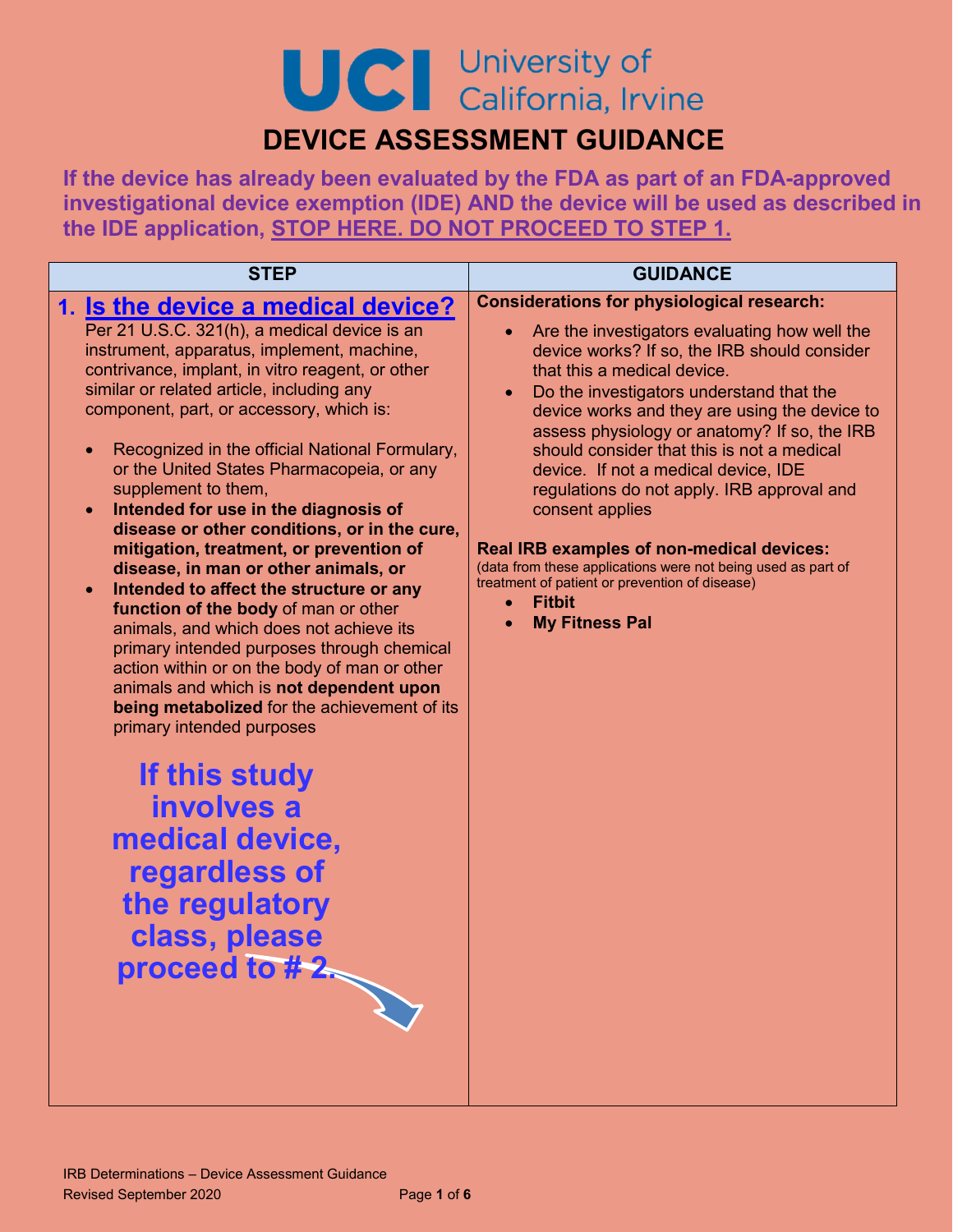## **UCI** University of<br>California, Irvine

#### **DEVICE ASSESSMENT GUIDANCE**

#### **STEP GUIDANCE**

#### **2. Does this study collect safety and/or effectiveness data for this particular device?**

[21CFR 812](https://www.accessdata.fda.gov/scripts/cdrh/cfdocs/cfcfr/CFRSearch.cfm?CFRPart=812) (IDE regulations) "*applies to all clinical investigations of devices to determine safety and effectiveness*". Per Sec. 812.3 (g) Definitions, "*Investigational device means a device, including a transitional device that is the object of an investigation*".

**If safety and/or effectiveness are not studied for a device in this study and that particular device is not the object of this investigation, a device risk determination under the FDA regulation 21CFR812 will not be required and the remaining instructions listed below do not apply.** 

**The IRB review should include a review of the risks associated with the use of the device as part of the 45CFR46.111 criteria for IRB approval.**

> **If this study determines the safety and/or effectiveness of the device, please proceed to # 3.**

21 CFR 50.3(c) *Clinical investigation* means any experiment that involves a test article and one or more human subjects and that either is subject to requirements for prior submission to the Food and Drug Administration under section 505(i) or 520(g) of the act, or is not subject to requirements for prior submission to the Food and Drug Administration under these sections of the act, but the results of which are intended to be submitted later to, or held for inspection by, the Food and Drug Administration as part of an application for a research or marketing permit.

#### **When considering if the device is collecting safety and effectiveness:**

• Consider if the research involves basic physiological research (i.e., the investigation will not test for safety or effectiveness (check the study documents, including the Protocol Narrative for study objectives to confirm)

#### **Examples of clinical investigations:**

- The Investigator wants to use a novel Band-Aid device on adult *subjects to determine if it is more effective at superficial wound closure than the standard suture*. In addition, the Investigator wants to use a novel Band-Aid device on adult subjects *to assess the level of comfort and monitor for any adverse reaction* in using the Band-Aid.
- The Investigator wants to use a novel laser *to treat adult acne*. Her intent is *to test the device for efficacy*. The Investigator will first test an affected skin patch versus control to see if the laser is effective in reducing acne. The Investigator *will monitor for adverse reactions*.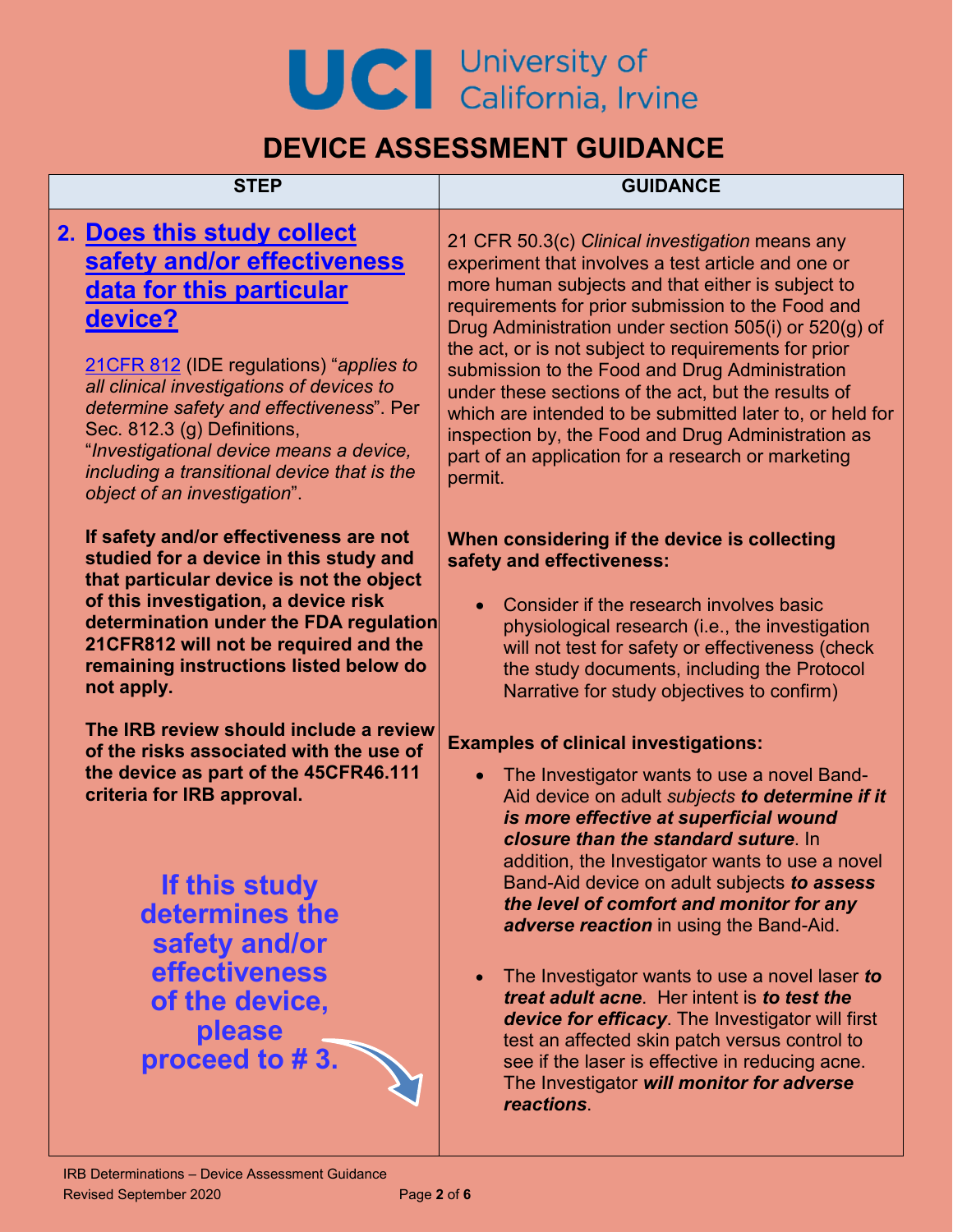## UCI University of<br>California, Irvine

#### **DEVICE ASSESSMENT GUIDANCE**

#### **If the study is using a marketed device, used according to its indication, COMPLETE STEP 3 THEN STOP. DO NOT PROCEED TO STEP 4.**

| <b>STEP</b>                                                              | <b>GUIDANCE</b>                                                                                                                                                                                                                                                                                                                                                                                                  |  |  |
|--------------------------------------------------------------------------|------------------------------------------------------------------------------------------------------------------------------------------------------------------------------------------------------------------------------------------------------------------------------------------------------------------------------------------------------------------------------------------------------------------|--|--|
| 3. Is device approved for<br><b>marketing in the US &amp;</b>            | A device studied for safety and effectiveness is exempt from the requirement<br>for an IDE if (1) the device is approved by any FDA approval process (Class I/II<br>exempt, 510(K), PMA, HDE, De Novo) and (2) the device is investigated in<br>accordance with the indications in the approved labeling.                                                                                                        |  |  |
| used in accordance to                                                    | 510K Exempt:                                                                                                                                                                                                                                                                                                                                                                                                     |  |  |
| <u>the:</u>                                                              | <b>Class I or Class II Devices:</b>                                                                                                                                                                                                                                                                                                                                                                              |  |  |
| a. 510(k) Exempt category                                                | The FDA has exempted almost all Class I devices.                                                                                                                                                                                                                                                                                                                                                                 |  |  |
| (no FDA application                                                      | The FDA has published a list of Class II devices considered 510K exempt.                                                                                                                                                                                                                                                                                                                                         |  |  |
| needed)<br><b>b.</b> De Novo Devices<br>(FDA application needed)         | In an effort to decrease regulatory burdens on the medical device industry and<br>reduce private costs and expenditures required to comply with federal regulation, the<br>FDA exempts or partially exempts (exempting with limitations) certain devices from<br>the premarket notification [510(k)] requirements. These devices are believed to be                                                              |  |  |
|                                                                          | sufficiently understood and do not present risks that require premarket notification<br>review to provide a reasonable assurance of safety and effectiveness.                                                                                                                                                                                                                                                    |  |  |
| c. $FDA 510(k)$ clearance<br>(cleared by FDA)                            | De Novo Devices:                                                                                                                                                                                                                                                                                                                                                                                                 |  |  |
| d. Pre-Market Approval<br>(new FDA approved<br>devices)                  | The De Novo process provides a pathway to classify novel medical devices for which<br>general controls alone, or general and special controls, provide reasonable<br>assurance of safety and effectiveness for the intended use, but for which there is no<br>legally marketed predicate device. De Novo classification is a risk-based<br>classification process.                                               |  |  |
| e. Humanitarian Device<br><b>Exemption</b><br>(HDE)                      | Devices that are classified into class I or class II through a De Novo classification<br>request (De Novo request) may be marketed and used as predicates for future<br>premarket notification [510(k)] submissions.                                                                                                                                                                                             |  |  |
|                                                                          | <b>510K Clearance:</b>                                                                                                                                                                                                                                                                                                                                                                                           |  |  |
| <b>Marketed Device Product</b><br>$f_{\rm{r}}$<br><b>Label/ Brochure</b> | A 510(k) is a premarket submission made to FDA to demonstrate that the device to<br>be marketed is at least as safe and effective, that is, substantially equivalent, to a<br>legally marketed device (21 CFR 807.92(a)(3)) that is not subject to PMA.                                                                                                                                                          |  |  |
|                                                                          | <b>Pre-Market Approval (PMA):</b>                                                                                                                                                                                                                                                                                                                                                                                |  |  |
| If the study is using<br>a marketed device<br>off label OR               | PMA is the most stringent type of device marketing application required by FDA. A<br>PMA is an application submitted to FDA to request approval to market. Unlike<br>premarket notification, PMA approval is to be based on a determination by FDA<br>that the PMA contains sufficient valid scientific evidence that provides<br>reasonable assurance that the (Class III) device is safe and effective for its |  |  |
| an investigational<br>device with no FDA                                 | intended use or uses.                                                                                                                                                                                                                                                                                                                                                                                            |  |  |
| documentation of<br>an IDE, proceed to<br># 4.                           | <b>Humanitarian Device Exemption (HDE):</b><br>Clinical use where there is no evaluation of safety or effectiveness requires IRB<br>review, but is not considered research. HUDs evaluated for safety or effectiveness<br>are research.                                                                                                                                                                          |  |  |
|                                                                          |                                                                                                                                                                                                                                                                                                                                                                                                                  |  |  |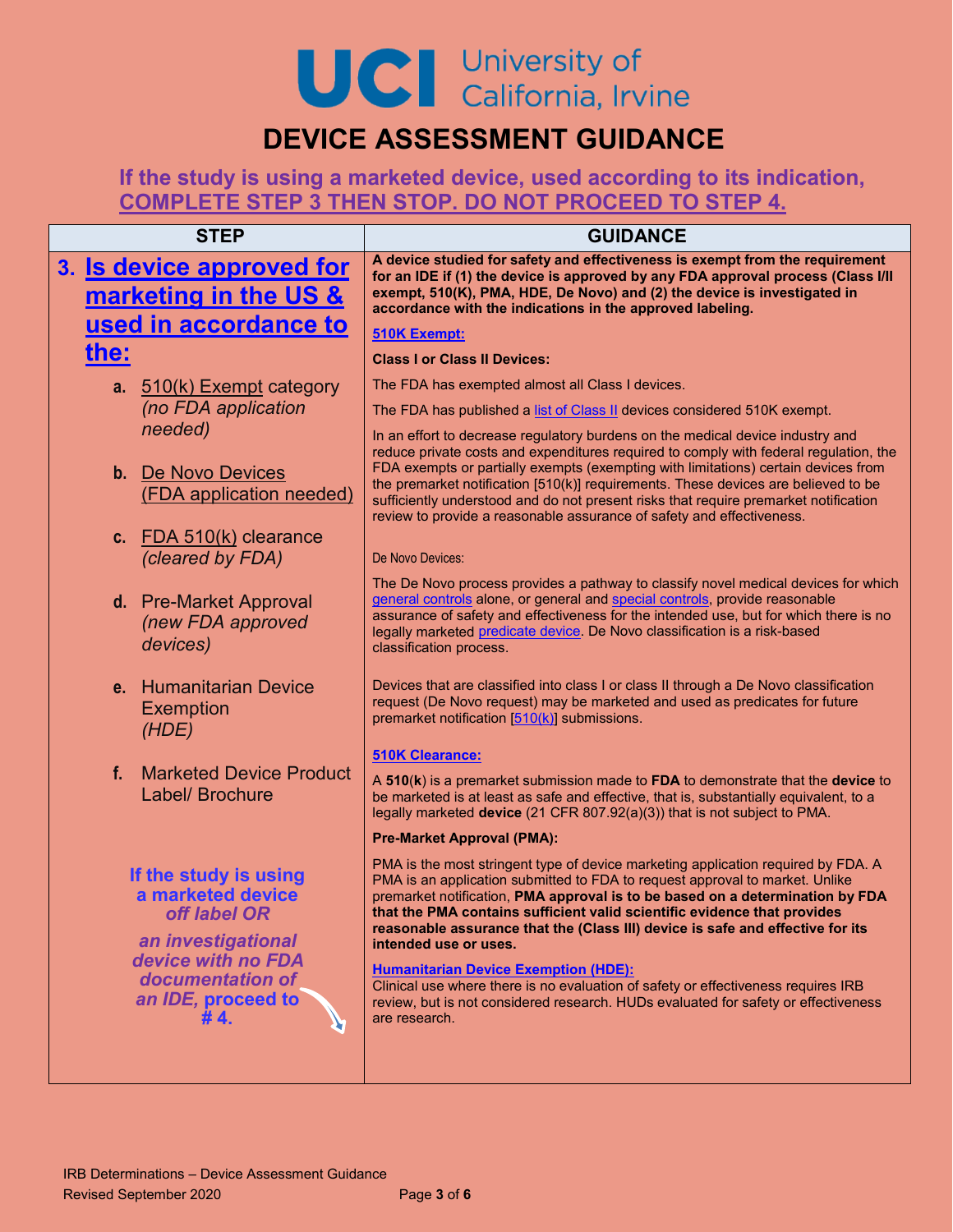## UCI University of<br>California, Irvine **DEVICE ASSESSMENT GUIDANCE**

#### **4. Is the device study Exempt from IDE regulations?**

An investigational device may be approved for use in one of the following ways as described in 21 CFR 812: **exempt, significant risk (SR) & non-significant risk (NSR).**

#### **Exempt Studies:**

Investigations that are exempted from 21 CFR 812 are described in Sec. 812.2(c) (table to the right) and in the bolded text that follows.

- May qualify for expedited review.
- Does not need an IDE application approved by FDA.

#### **If not exempt, proceed to # 5 and then # 6 on the following pages.**

| STEP                                                                                                                                                                                                                                                                                                                          | <b>GUIDANCE</b>                                                                                              |                                                                                                                                                                                                                                                                                                                                                                                                                                                                                                                                                                                                                                                                                                                                                                                                                                                                                                                                                                                                                                                                                                                                                                                                                                       |  |
|-------------------------------------------------------------------------------------------------------------------------------------------------------------------------------------------------------------------------------------------------------------------------------------------------------------------------------|--------------------------------------------------------------------------------------------------------------|---------------------------------------------------------------------------------------------------------------------------------------------------------------------------------------------------------------------------------------------------------------------------------------------------------------------------------------------------------------------------------------------------------------------------------------------------------------------------------------------------------------------------------------------------------------------------------------------------------------------------------------------------------------------------------------------------------------------------------------------------------------------------------------------------------------------------------------------------------------------------------------------------------------------------------------------------------------------------------------------------------------------------------------------------------------------------------------------------------------------------------------------------------------------------------------------------------------------------------------|--|
| <b>rice study</b><br>om IDE <sup>.</sup><br>1S?                                                                                                                                                                                                                                                                               | 812.2(c)<br>Exempted<br>investigations<br>for these<br>devices                                               | (c) Exempted investigations. This part, with the exception of Sec.<br>812.119 (disqualification of a clinical investigator), does not apply<br>to investigations of the following categories of devices*:<br>* Devices for veterinary use and used solely for research on<br>animals have been omitted.                                                                                                                                                                                                                                                                                                                                                                                                                                                                                                                                                                                                                                                                                                                                                                                                                                                                                                                               |  |
| ıl device may be<br>$\cdot$ in one of the<br>s described in 21<br><u>pt, significant risk</u><br><u>ificant risk (NSR).</u><br>at are exempted<br>2 are described in<br>ble to the right)<br>I text that follows.<br>or expedited<br>d an IDE<br>proved by FDA.<br>empt, proceed<br>d then # 6 on $\,$<br><b>owing pages.</b> | 812.2(c)(1) $A$<br>device in<br>commercial<br>distribution<br>before May 28,<br>1976                         | (1) A device, other than a transitional device, in commercial<br>distribution immediately before May 28, 1976, when used or<br>investigated in accordance with the indications in labeling in effect<br>at that time. (not used)                                                                                                                                                                                                                                                                                                                                                                                                                                                                                                                                                                                                                                                                                                                                                                                                                                                                                                                                                                                                      |  |
|                                                                                                                                                                                                                                                                                                                               | 812.2(c)(2)<br><b>Device</b><br>substantially<br>equivalent to<br>one in<br>distribution<br>before that date | (2) A device, other than a transitional device, introduced into<br>commercial distribution on or after May 28, 1976, that FDA has<br>determined to be substantially equivalent to a device in<br>commercial distribution immediately before May 28, 1976, and<br>that is used or investigated in accordance with the indications in the<br>labeling FDA reviewed under subpart E of part 807 in determining<br>substantial equivalence.                                                                                                                                                                                                                                                                                                                                                                                                                                                                                                                                                                                                                                                                                                                                                                                               |  |
|                                                                                                                                                                                                                                                                                                                               | 812.2(c)(3)<br>Noninvasive<br>diagnostic<br>device<br>(MOST<br><b>COMMON</b><br><b>EXEMPTION)</b>            | (3) A diagnostic device, if the sponsor complies with<br>applicable requirements in Sec. 809.10(c) and if the testing:<br>(i) Is noninvasive,<br>(ii) Does not require an invasive sampling procedure that<br>presents significant risk,<br>(iii) Does not by design or intention introduce energy into a<br>subject (light and sound = energy), and<br>(iv) Is not used as a diagnostic procedure without confirmation<br>of the diagnosis by another, medically established diagnostic<br>product or procedure.<br>Under 21 CFR 812.3(k) Noninvasive when applied to a diagnostic<br>device or procedure, means one that does not by design or<br>intention:<br>Penetrate or pierce the skin or mucous membranes of the<br>А.<br>body, the ocular cavity, or the urethra, or enter the ear beyond<br>the external auditory canal, the nose beyond the nares, the<br>mouth beyond the pharynx, the anal canal beyond the rectum,<br>or the vagina beyond the cervical.<br>Blood sampling that involves simple venipuncture is<br>В.<br>considered noninvasive, and the use of surplus samples of<br>body fluids or tissues that are left over from samples taken for<br>non-investigational purposes is also considered noninvasive. |  |
|                                                                                                                                                                                                                                                                                                                               | 812. (c)(4)<br>Device<br>undergoing<br>consumer<br>preference<br>testing                                     | (4) A device undergoing consumer <b>preference testing</b> , testing of a<br>modification, or testing of a combination of two or more devices in<br>commercial distribution, if the testing is not for the purpose of<br>determining safety or effectiveness and does not put subjects at<br>risk.                                                                                                                                                                                                                                                                                                                                                                                                                                                                                                                                                                                                                                                                                                                                                                                                                                                                                                                                    |  |
|                                                                                                                                                                                                                                                                                                                               | 812.2(c)(7)<br>A custom device                                                                               | $(7)$ A custom device as defined in Sec. 812.3(b), unless the<br>device is being used to determine safety or effectiveness for<br>commercial distribution.                                                                                                                                                                                                                                                                                                                                                                                                                                                                                                                                                                                                                                                                                                                                                                                                                                                                                                                                                                                                                                                                            |  |
|                                                                                                                                                                                                                                                                                                                               | intent to submit to FDA, GCP applies).                                                                       | Unapproved devices being studied for safety and effectiveness are exempt from the IDE process such<br>as mobile medical applications, low risk general wellness products (FDA Enforcement Discretion<br>applies to both)*, companion / combination devices, real world evidence (practitioner use, data<br>collection does not influence treatment), and clinical investigations performed outside the US (no                                                                                                                                                                                                                                                                                                                                                                                                                                                                                                                                                                                                                                                                                                                                                                                                                         |  |
|                                                                                                                                                                                                                                                                                                                               | <b>FDA will exercise enforcement discretion</b>                                                              | *FDA Enforcement Discretion: For many software functions that meet the regulatory definition of a<br>"device" but pose minimal risk to patients and consumers, the FDA will exercise enforcement<br>discretion and will not expect manufacturers to submit premarket review applications or to register<br>and list their software with the FDA. For a more detailed list of examples of these types of device software<br>functions that are not the focus of FDA's oversight, please see examples of software functions for which the                                                                                                                                                                                                                                                                                                                                                                                                                                                                                                                                                                                                                                                                                               |  |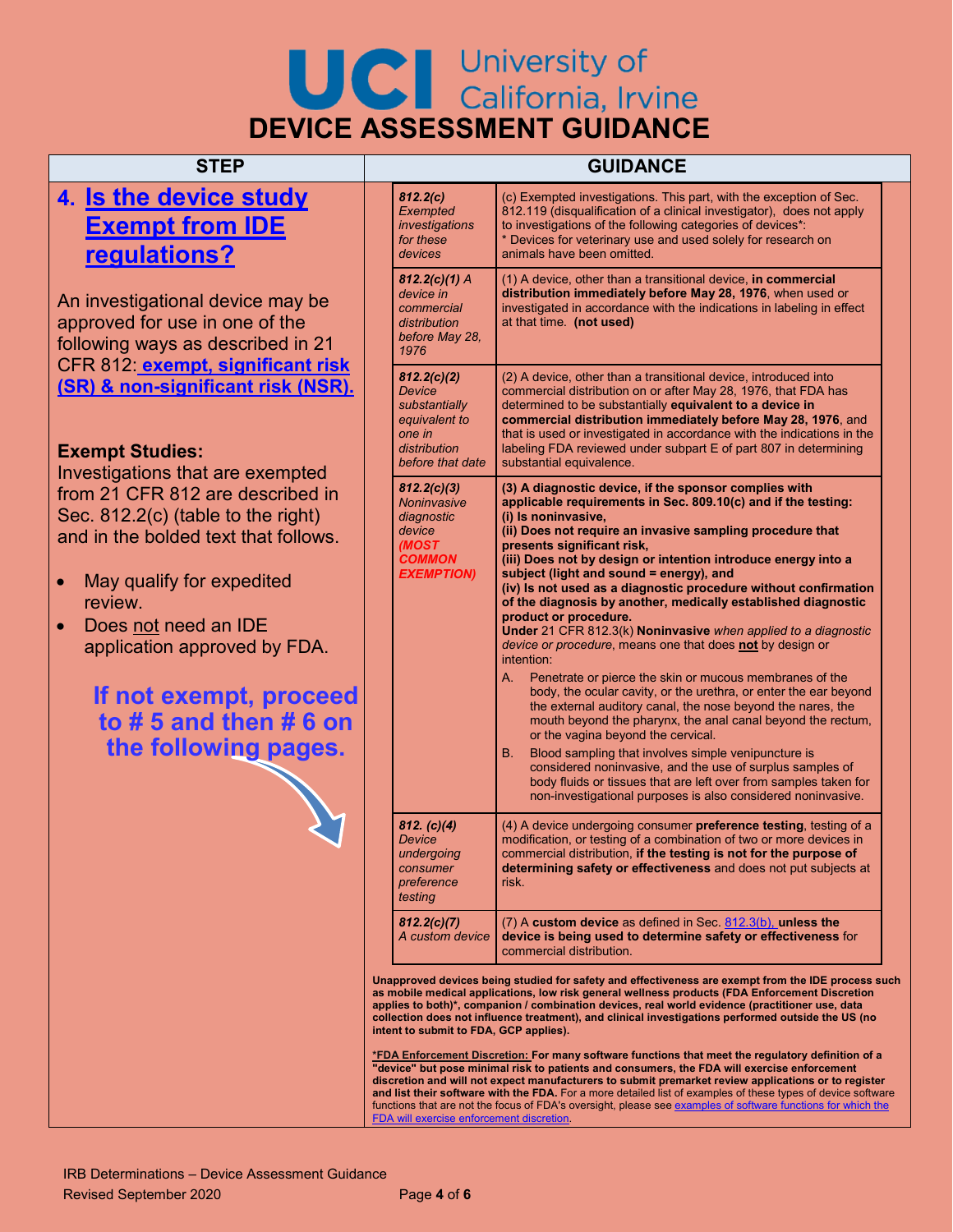# **UCL** University of<br>DEVICE ASSESSMENT GUIDANCE

| <b>STEP</b>                                                                                                                                                                                                                                                                                                                                                                                                                                                                                                                                                                                                                                                                                                                                                                                                                                       | <b>GUIDANCE</b>                                                                                                                                                                                                                                                                                                                                                                                                                                                                                                                                                                                                                                                                                                                                                                                          |
|---------------------------------------------------------------------------------------------------------------------------------------------------------------------------------------------------------------------------------------------------------------------------------------------------------------------------------------------------------------------------------------------------------------------------------------------------------------------------------------------------------------------------------------------------------------------------------------------------------------------------------------------------------------------------------------------------------------------------------------------------------------------------------------------------------------------------------------------------|----------------------------------------------------------------------------------------------------------------------------------------------------------------------------------------------------------------------------------------------------------------------------------------------------------------------------------------------------------------------------------------------------------------------------------------------------------------------------------------------------------------------------------------------------------------------------------------------------------------------------------------------------------------------------------------------------------------------------------------------------------------------------------------------------------|
| 5. Is the proposed use a<br><b>Significant Risk (SR) device</b><br>study?                                                                                                                                                                                                                                                                                                                                                                                                                                                                                                                                                                                                                                                                                                                                                                         | SR determination must be based on seriousness of<br>harm that may result from the use of the device in<br>protocol related tests and procedures in addition to<br>the harm that may be caused by the device alone.                                                                                                                                                                                                                                                                                                                                                                                                                                                                                                                                                                                       |
| Full Committee review is always required.<br>$\bullet$<br><b>IRBs should make the SR or NSR</b><br>$\bullet$<br>determination about a study by reviewing<br>relevant information at a convened<br>meeting. This information includes the<br>description of the device, reports of prior<br>investigations conducted with the device,<br>the proposed investigational plan, and<br>subject selection criteria.<br>The sponsor should provide the IRB with a<br>$\bullet$<br>risk assessment and the rationale used in<br>making its SR or NSR determination.<br>The convened IRB can disagree with the<br>$\bullet$<br>sponsor's determination.<br>If SR, must have an IDE application<br>$\bullet$<br>approved by FDA before they may<br>proceed.<br>Must follow 21 CFR 812.<br>$\bullet$<br>Researcher may include documentation of<br>$\bullet$ | Under 21 CFR 812.3(m) a Significant risk device<br>means an investigational device that:<br>(1) Is intended as an implant and presents a<br>potential for serious risk to the health,<br>safety, or welfare of a subject;<br>(2) Is purported or represented to be for a use<br>in supporting or sustaining human life and<br>presents a potential for serious risk to the<br>health, safety, or welfare of a subject;<br>(3) Is for a use of substantial importance in<br>diagnosing, curing, mitigating, or treating<br>disease, or otherwise preventing<br>impairment of human health and presents<br>a potential for serious risk to the health,<br>safety, or welfare of a subject; or<br>(4) Otherwise presents a potential for serious<br>risk to the health, safety, or welfare of a<br>subject. |
| SR determination from the FDA, if on file.<br>If SR, stop here. If not SR,<br>proceed to #6 below.                                                                                                                                                                                                                                                                                                                                                                                                                                                                                                                                                                                                                                                                                                                                                | <b>General Medical Use Examples</b><br><b>Catheters for General Hospital Use - except</b><br>$\bullet$<br>for conventional long-term percutaneous,<br>implanted, subcutaneous and intravascular<br>Collagen Implant Material for use in ear, nose<br>$\bullet$<br>and throat, orthopedics, plastic surgery,<br>urological and dental applications<br>Surgical Lasers for use in various medical<br>$\bullet$<br>specialties<br>Tissue Adhesives for use in neurosurgery,<br>gootrooptaralagu aphtholmalagu goneral and                                                                                                                                                                                                                                                                                   |

gastroenterology, ophthalmology, general and

plastic surgery, and cardiology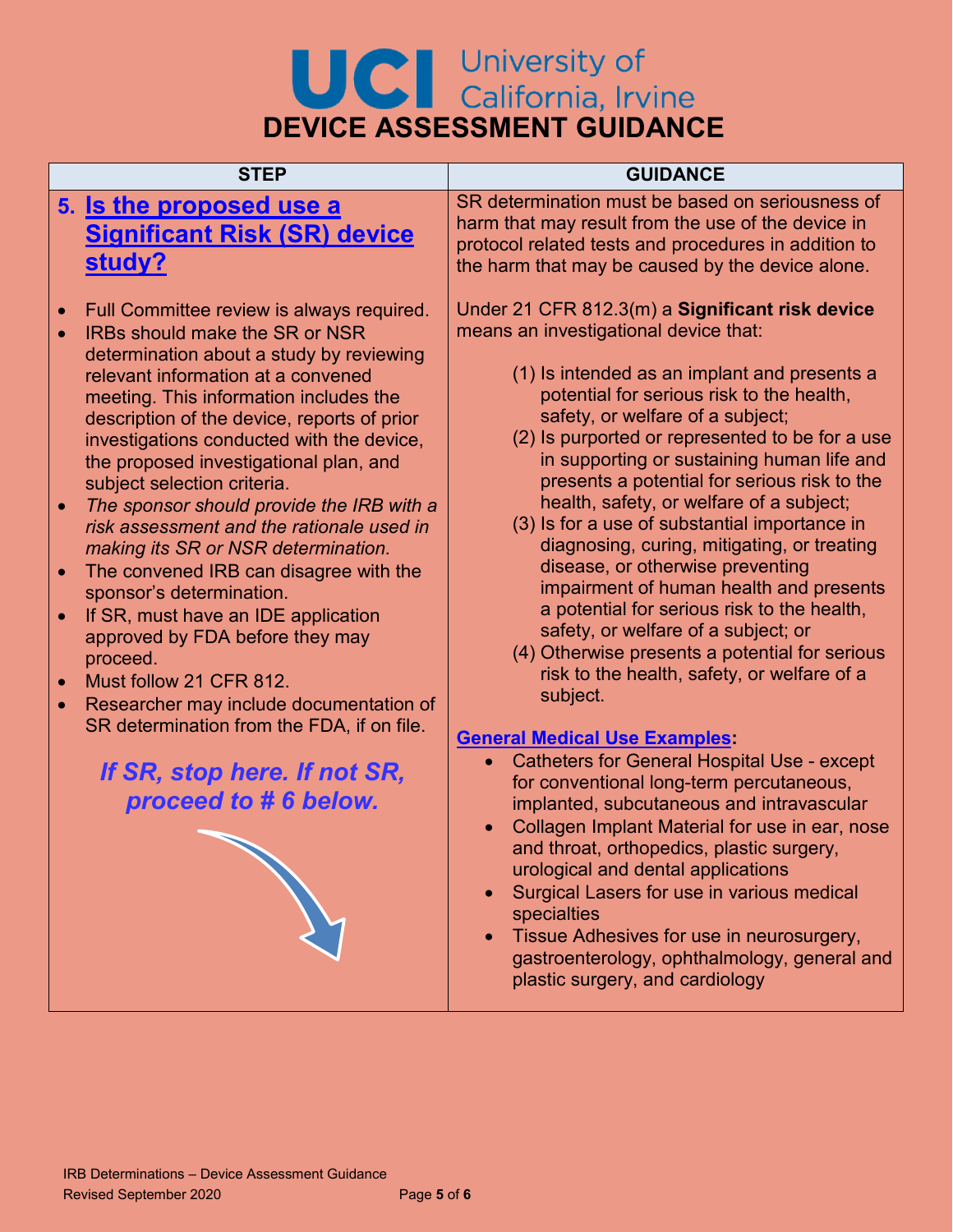# **DEVICE ASSESSMENT GUIDANCE**

| <b>STEP</b>                                                                                                                                                                                                                                                                                                                                                                                                                                                                                                                                                                                                                                                                                                                                      | <b>GUIDANCE</b>                                                                                                                                                                                                                                                      |
|--------------------------------------------------------------------------------------------------------------------------------------------------------------------------------------------------------------------------------------------------------------------------------------------------------------------------------------------------------------------------------------------------------------------------------------------------------------------------------------------------------------------------------------------------------------------------------------------------------------------------------------------------------------------------------------------------------------------------------------------------|----------------------------------------------------------------------------------------------------------------------------------------------------------------------------------------------------------------------------------------------------------------------|
| 6. Non-significant Risk (NSR)<br>device studies:<br>A Non-Significant Risk (NSR)<br>device is an investigational device<br>that does not meet the definition of a<br>significant risk device.<br><b>Initial Full Committee review required</b><br>for NSR determination.<br>If determined NSR, future reviews<br>$\Omega$<br>may be expedited via category 9 if<br>the research involves no more<br>than minimal risk and no additional<br>risk are identified. This should be<br>documented in the minutes at time<br>of review.<br>The sponsor does not need to submit<br>an IDE to FDA before starting the<br>study.<br>Must follow the abbreviated<br>requirements at 21 CFR 812.2(b) (IRB<br>approval, labeling, AE reporting,<br>records). | Remember: The risk determination is based on the<br>proposed use of a device in an investigation, and not<br>on the device alone. For example, the study of an in-<br>vitro test that requires the subject to undergo a brain<br>biopsy would be a significant risk. |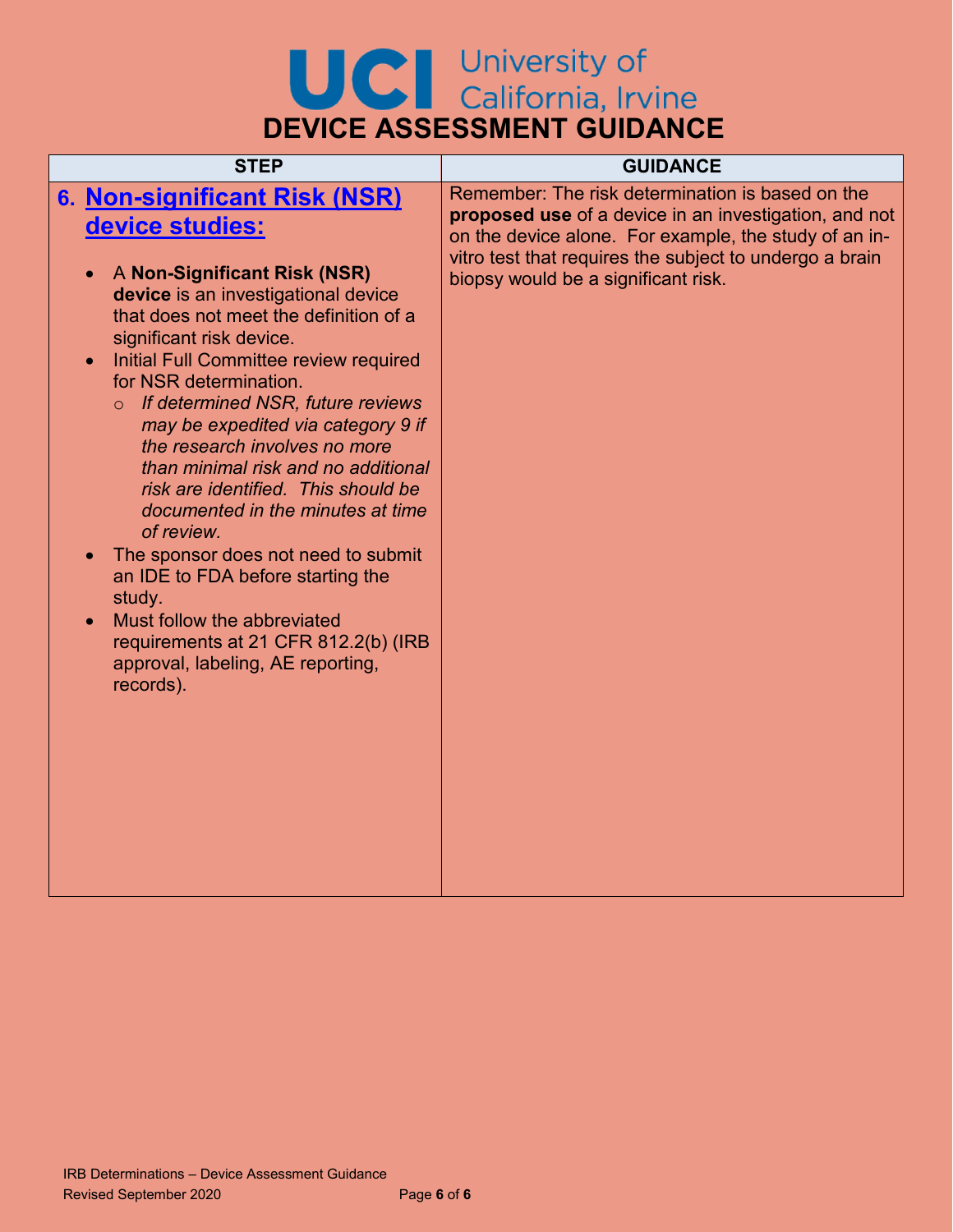## UC University of<br>California, Irvine

### IRB Member Conflict of Interest Disclosure

It is the expectation of the University that IRB members will voluntarily recuse themselves from review and discussion of research protocols by leaving the room if they have a conflict of interest. Members of the IRB must disclose to the IRB Chair or Administrator if a conflict of interest exists in the review of research or compliance matters for the IRB.

- 1. **Affiliation with research:** Members who are an investigator or faculty sponsor on the project under review, or whose spouse or child is an investigator or faculty sponsor, must recuse themselves from IRB action.
- 2. **Compromised Objectivity:** Members who believe existing circumstances may directly affect their objectivity should request that they be recused from IRB action. For example:
	- a. A member is involved in a potentially competing research program
	- b. A member has access to funding or intellectual information that may create an unfair competitive advantage
	- c. A member's personal biases may interfere with his or her impartial judgment
- 3. **Financial Interests:** Members who have any disclosable financial interests (i) that would reasonably appear to be affected by the research; or (ii) in entities whose financial interests would reasonably appear to be affected by the research must recuse themselves from IRB action.

#### *Disclosable Financial Interests are anything of monetary value for an investigator, their spouse and dependent children, including:*

- Ownership interest, stock, stock options, or other financial interest related to the research, unless it meets all four tests:
	- **EXECUTE:** Less than \$10,000 when aggregated for the immediate family and
	- Publicly traded on a stock exchange and
	- value will not be affected by the outcome of the research and
	- **EXEC** Less than 5% interest in any one single entity.
- Compensation related to the research, including salary, consultant payments, honoraria, royalty payments, dividends, loans, or any other payments or consideration with value, including payments made to the University Health Sciences Compensation Plan, unless it meets both of the following tests:
	- **EXECT** Less than \$10,000 in the past year when aggregated for the immediate family and the
	- Amount will not be affected by the outcome of the research.
- Proprietary interest related to the research including, but not limited to, a patent, trademark, copyright or licensing agreement.
- Board or executive relationship (e.g., director, officer, partner, or trustee) related to the research, regardless of compensation.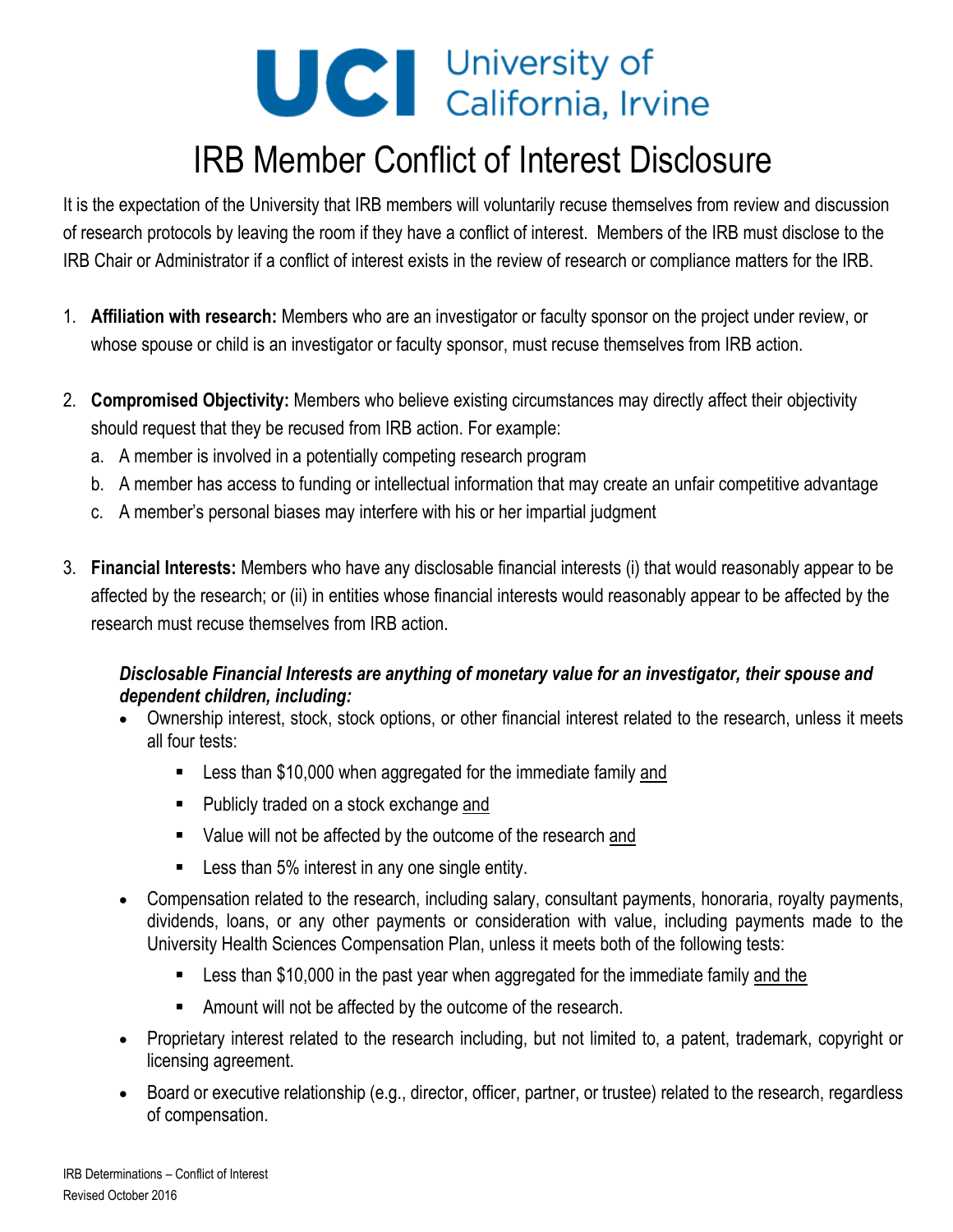# UC Office of<br>Research

#### **Institutional Review Board Human Research Protections**

**2018 Exempt Categories[1](#page-13-0) [45 CFR [46.104 \(d\)\]](https://www.ecfr.gov/cgi-bin/retrieveECFR?gp=&SID=83cd09e1c0f5c6937cd9d7513160fc3f&pitd=20180719&n=pt45.1.46&r=PART&ty=HTML#se45.1.46_1104)**

*UPDATED! Version September 2020*

**Researchers: Exempt Self-Determination may be done under specific exempt categories and with specific subject populations.** Visit the [Levels of Review](https://research.uci.edu/compliance/human-research-protections/researchers/levels-of-review.html) webpage to learn more about what categories can be confirmed by the Lead Researcher, and those that require UCI IRB review.

- **1.** Research, conducted in **established or commonly accepted educational settings** that specifically involves **normal educational practices that are not likely to adversely impact students' opportunity to learn required educational content or the assessment of educators who provide instruction**. This includes most research on regular and special education instructional strategies, and research on the effectiveness of or the comparison among instructional techniques, curricula, or classroom management methods.
- **2.** Research that includes only **interactions involving educational tests** (cognitive, diagnostic, aptitude, achievement), **survey procedures, interview procedures, or observation[2](#page-13-1) of public behavior** (including visual or auditory recording) **if at least one of the following criteria are met:**
	- i. The information obtained is recorded by the investigator in such a manner that the **identity of the human subjects cannot readily be ascertained**, directly or through identifiers linked to the subjects;
	- ii. Any **disclosure** of the human subjects' responses outside the research **would not reasonably place the subjects at risk** of criminal or civil liability or be damaging to the subjects' financial standing, employability, educational advancement, or reputation; **OR**
	- iii. The information obtained is recorded by the investigator in such a manner that the **identity of human subjects can readily be ascertained**, directly or through identifiers linked to the subjects, **and an IRB conducts a limited review to make the determination required by 45 CFR 46.111(a)(7)**

**Note: For Category 2iii, any disclosure of the human subjects' responses outside the research** *would* **reasonably place the subjects at risk of criminal or civil liability or be damaging to the subjects' financial standing, employability, educational advancement, or reputation.**

- **3i.** Research involving **benign** *behavioral* **interventions** in conjunction with the collection of information from an **adult subject** through verbal or written responses (including data entry) **or audiovisual recording if the subject prospectively agrees to the intervention and information collection and at least one of the following criteria is met:**
	- A. The information obtained is recorded by the investigator in such a manner that the **identity of the human subjects cannot readily be ascertained directly** or through identifiers linked to the subjects;
	- B. Any **disclosure** of the subjects' responses outside the research **would not reasonably place the subjects at risk** of criminal or civil liability or be damaging to the subjects' financial standing, employability, educational advancement, or reputation; **OR**
	- C. The information obtained is recorded by the investigator in such a manner that the **identity of the human subjects can readily be ascertained**, directly or through identifiers linked to the subject, **and an IRB conducts a limited IRB review to make the determination required by 45 CFR 46.111(a)(7)**

 $\overline{a}$ 

<span id="page-13-1"></span><span id="page-13-0"></span><sup>&</sup>lt;sup>1</sup> Research funded/supported by the Department of Justice is not currently eligible for the 2018 Exempt Categories.<br><sup>2</sup> Children may be included if procedures include educational tests or observation of public behavior on activities being observed.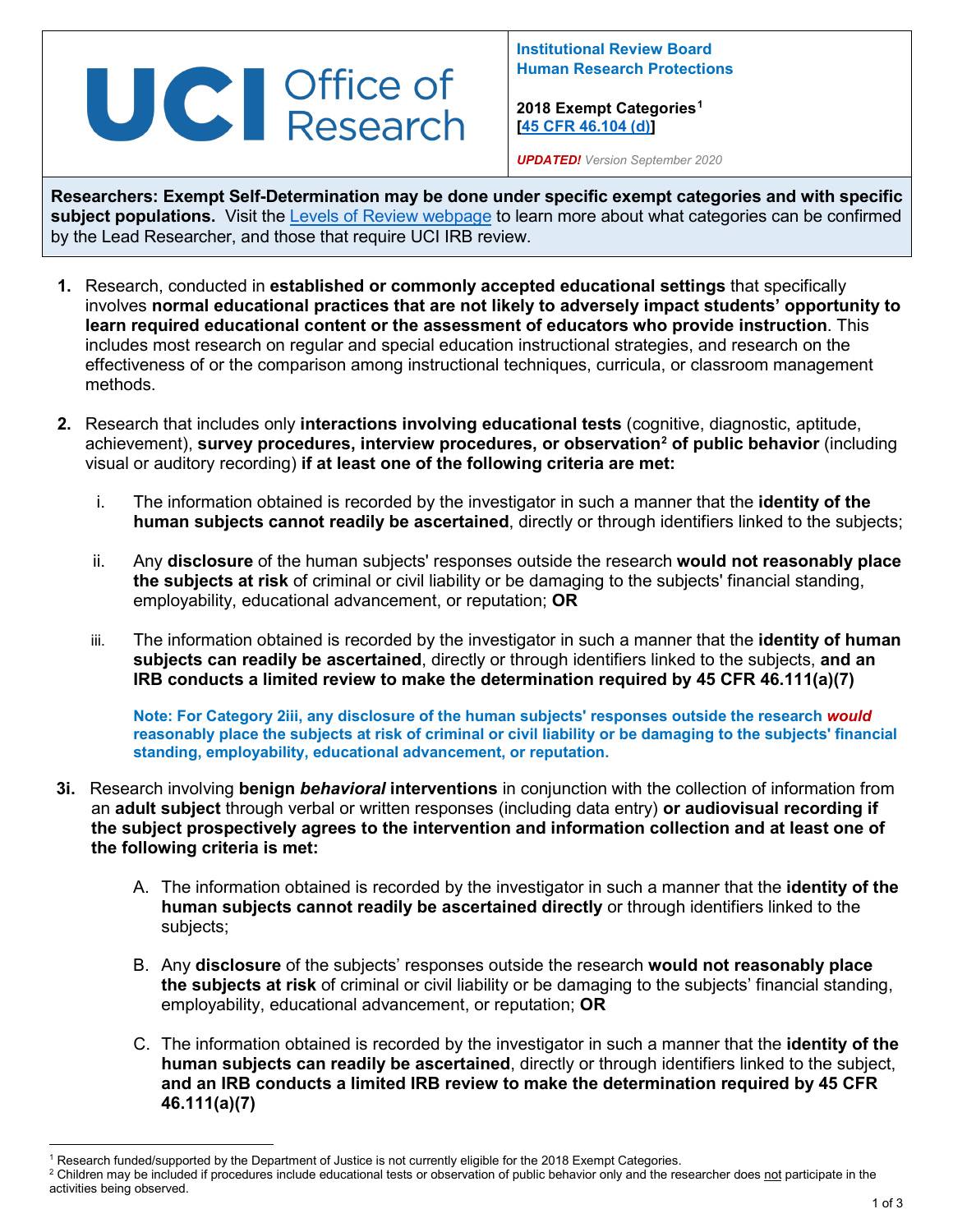**Note: For Category 3iC, any disclosure of the human subjects' responses outside the research** *would* **reasonably place the subjects at risk of criminal or civil liability or be damaging to the subjects' financial standing, employability, educational advancement, or reputation.**

- ii. For the purpose of this provision, benign behavioral interventions are brief in duration, harmless, painless, not physically invasive, not likely to have a significant adverse lasting impact on the subjects, and the investigator has no reason to think the subjects will find the interventions offensive or embarrassing. Provided all such criteria are met, examples of such benign behavioral interventions would include having the subjects play an online game, having them solve puzzles under various noise conditions, or having them decide how to allocate a nominal amount of received cash between themselves and someone else.
- iii. If the research involves deceiving the subjects regarding the nature or purposes of the research, this exemption is not applicable unless the subject authorizes the deception through a prospective agreement to participate in research in circumstances in which the subject is informed that he or she will be unaware of or misled regarding the nature or purposes of the research.
- **4. Secondary research for which consent is not required: Secondary research uses of identifiable private information or identifiable biospecimens**, if at least one of the following criteria is met:
	- i. The identifiable private information or identifiable biospecimens are **publicly available**;

**Note: Category 4i applies to secondary research use of archives in a public library, for example, or to government or other institutional records where public access is provided on request, or from a commercial entity if the information is provided to members of the public on request or if the only requirement for obtaining the information is paying a user fee, registering or signing in as a visitor to an archive. It would also apply if a commercial entity made identifiable biospecimens publicly available to anyone on request or for a fee.**

ii. Information, which may include information about the biospecimens, is recorded by the investigator in such a manner that the **identity of human subjects cannot readily be ascertained** directly or through identifiers linked to the subjects, the investigator does not contact the subjects, and the investigator will not re-identify subjects**;** 

#### iii. *Note: Based on recent UC Office of the President guidance, due to HIPAA considerations, 4iii will no longer be used at UCI. Consider Exempt Category 4ii or Expedited 5 instead.*

- iv. The research is **conducted by, or on behalf of, a Federal department or agency** using government-generated or government-collected information obtained for nonresearch activities, if the research generates identifiable private information that is or will be maintained on information technology that is subject to and in compliance with section 208(b) of the E-Government Act of 2002, 44 U.S.C. 3501 note, if all of the identifiable private information collected, used, or generated as part of the activity will be maintained in systems of records subject to the Privacy Act of 1974, 5 U.S.C. 552a, and, if applicable, the information used in the research was collected subject to the Paperwork Reduction Act of 1995, 44 U.S.C. 3501 et seq.
- **5. Research and demonstration projects that are conducted or supported by a Federal department or agency,** or otherwise subject to the approval of department or agency heads (or the approval of the heads of bureaus or other subordinate agencies that have been delegated authority to conduct the research and demonstration projects), and that are designed to study, evaluate, improve, or otherwise examine public benefit or service programs, including procedures for obtaining benefits or services under those programs, possible changes in or alternatives to those programs or procedures, or possible changes in methods or levels of payment for benefits or services under those programs.

#### **6. Taste and food quality evaluation and consumer acceptance studies**:

- i. If wholesome foods without additives are consumed; **OR**
- ii. If a food is consumed that contains a food ingredient at or below the level and for a use found to be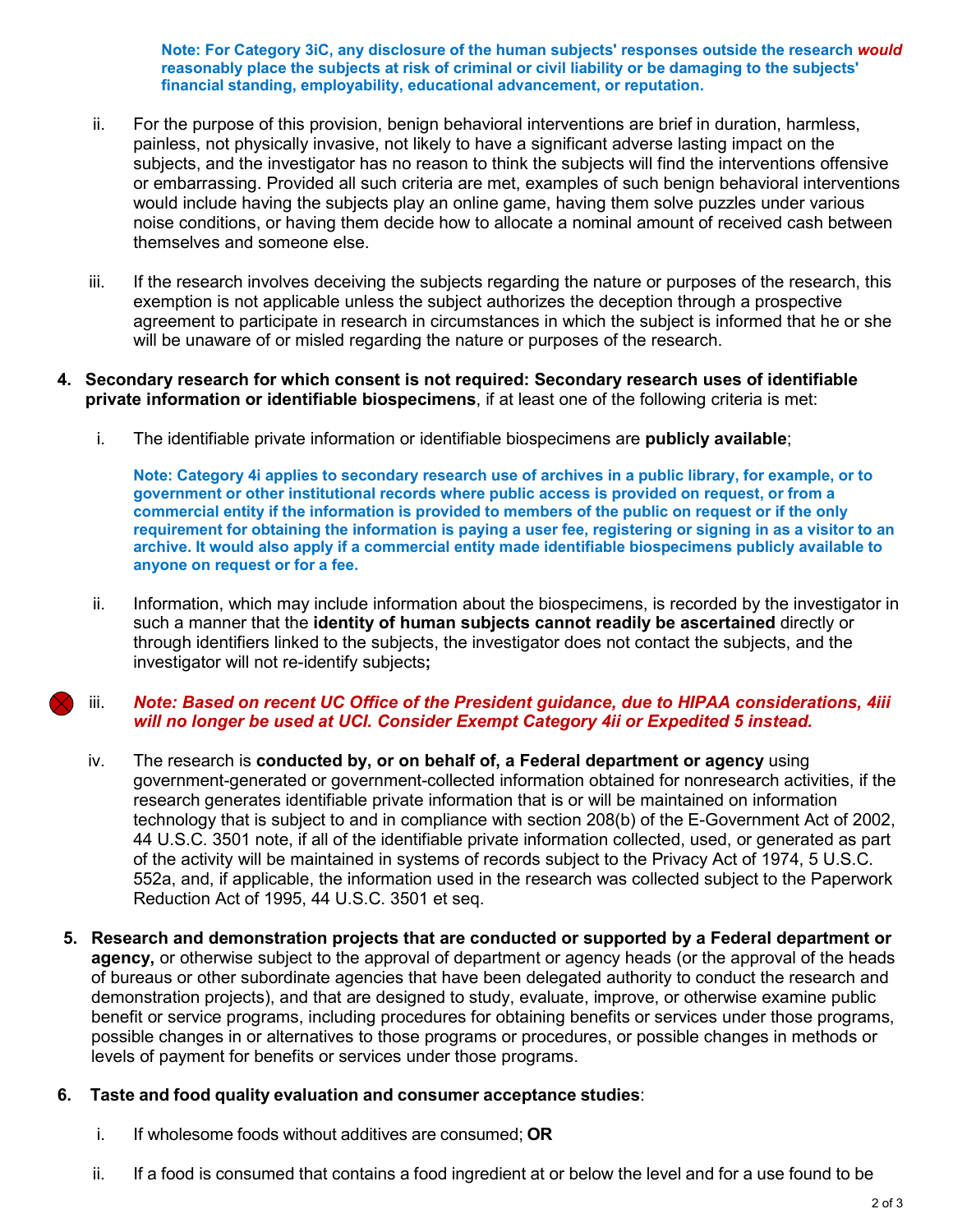safe, or agricultural chemical or environmental contaminant at or below the level found to be safe, by the Food and Drug Administration or approved by the Environmental Protection Agency or the Food Safety and Inspection Service of the U. S. Department of Agriculture.

**7. Storage or maintenance for secondary research for which broad consent is required: Storage or maintenance of identifiable private information or identifiable biospecimens for potential secondary research use** if an IRB conducts a **limited IRB review** and makes the determinations required by 45 CRF 46.111(a)(8).

**\_ \_ \_ \_ \_ \_ \_ \_ \_ \_ \_ \_ \_ \_ \_ \_ \_ \_ \_ \_ \_ \_ \_ \_ \_ \_ \_ \_ \_ \_ \_ \_ \_ \_ \_ \_ \_ \_ \_ \_ \_ \_ \_ \_ \_ \_ \_ \_ \_ \_ \_ \_ \_ \_ \_ \_ \_ \_ \_** 

**Note: UCI will not adopt the option for broad consent provided in Category 7. UCI's interpretation of Broad consent is that it is a system-wide program that allows institutions to track via a central system biospecimens and data for which individuals provide their broad consent, or decline, as well as the terms of the broad consent to determine which future research uses remain within scope. This interpretation aligns with the Health and Human Services (HHS) Secretary's Advisory Committee on Human Research Protections (SACHRP) interpretation. Consequently, UCI is taking the same position as all UC's, Children's Hospital Orange County, Harvard, and Johns Hopkins and is not implementing Category 7, because UCI currently lacks a system-wide program for collecting broad consent.** 

- **8. Secondary research for which broad consent is required: Research involving the use of identifiable private information or identifiable biospecimens for secondary research use, if the following criteria are met:**
	- i. **Broad consent** for the storage, maintenance, and secondary research use of the identifiable private information or identifiable biospecimens **was obtained** in accordance with 45 CFR 46.116(a)(1) through  $(4)$ ,  $(a)(6)$ , and  $(d)$ ;
	- ii. **Documentation of informed consent or waiver of documentation of consent was obtained** in accordance with 45 CFR 46.117;
	- iii. An **IRB conducts a limited IRB review** and makes the determination required by 45 CFR 46.111(a)(7) and makes the determination that the research to be conducted is within the scope of the broad consent referenced in paragraph (d)(8)(i) of this section; **and**
	- iv. The investigator **does not include returning individual research results** to subjects as part of the study plan. This provision does not prevent an investigator from abiding by any legal requirements to return individual results.

**Note: UCI will consider Category 8 on a case by case basis. Researchers interested in Category 8 should contact HRP Staff for more information OR consider Expedited Review under Category 5.**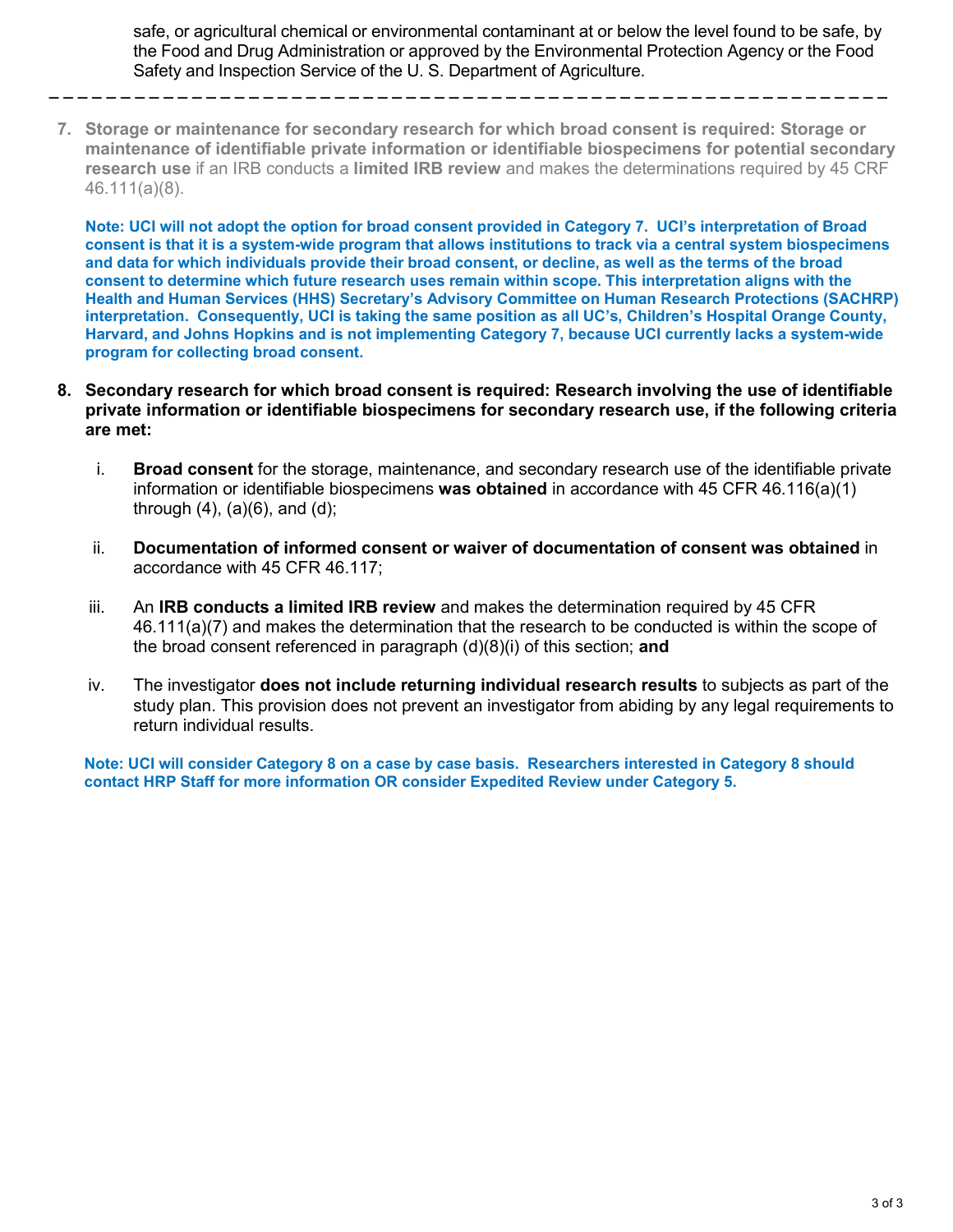# UC Persearch

#### **Institutional Review Board Human Research Protections**

#### **Expedited Categories (45 CFR [46.110\)](https://www.hhs.gov/ohrp/regulations-and-policy/guidance/categories-of-research-expedited-review-procedure-1998/index.html)**

**Version 02-28-18**

- 1. **Clinical studies of drugs and medical devices** *only* when condition (a) **or** (b) is met.
	- a. Research on drugs for which an investigational new drug application (21 CFR Part 312) is not required. (Note: Research on marketed drugs that significantly increases the risks or decreases the acceptability of the risks associated with the use of the product is not eligible for expedited review.)
	- b. Research on medical devices for which (i) an investigational device exemption application (21 CFR Part 812) is not required; or (ii) the medical device is cleared/approved for marketing and the medical device is being used in accordance with its cleared/approved labeling.

#### 2. **Collection of blood samples by finger stick, heel stick, ear stick, or venipuncture as follows**:

- a. from healthy, non-pregnant adults who weigh at least 110 pounds. For these subjects, the amounts drawn may not exceed 550 ml in an 8 week period and collection may not occur more frequently than 2 times per week; **or**
- b. from other adults and children, considering the age, weight, and health of the subjects, the collection procedure, the amount of blood to be collected, and the frequency with which it will be collected. For these subjects, the amount drawn may not exceed the lesser of 50 ml or 3 ml per kg in an 8 week period and collection may not occur more frequently than 2 times per week.

#### 3. **Prospective collection of biological specimens for research purposes by noninvasive means**. Examples:

- hair and nail clippings in a non-disfiguring manner;
- deciduous teeth at time of exfoliation or if routine patient care indicates a need for extraction;
- permanent teeth if routine patient care indicates a need for extraction;
- excreta and external secretions (including sweat);
- uncannulated saliva collected either in an unstimulated fashion or stimulated by chewing gumbase or wax or by applying a dilute citric solution to the tongue;
- placenta removed at delivery;
- amniotic fluid obtained at the time of rupture of the membrane prior to or during labor;
- supra- and subgingival dental plaque and calculus, provided the collection procedure is not more invasive than routine prophylactic scaling of the teeth and the process is accomplished in accordance with accepted prophylactic techniques;
- mucosal and skin cells collected by buccal scraping or swab, skin swab, or mouth washings;
- sputum collected after saline mist nebulization.
- 4. **Collection of data through noninvasive procedures** (not involving general anesthesia or sedation) **routinely employed in clinical practice**, *excludingprocedures involvingx-raysor microwaves*. Where **medical devices** are employed, they **must be cleared/approved for marketing**. (Studies intended to evaluate the safety and effectiveness of the medical device are not generally eligible for expedited review, including studies of cleared medical devices for new indications.)

Examples: (see next page)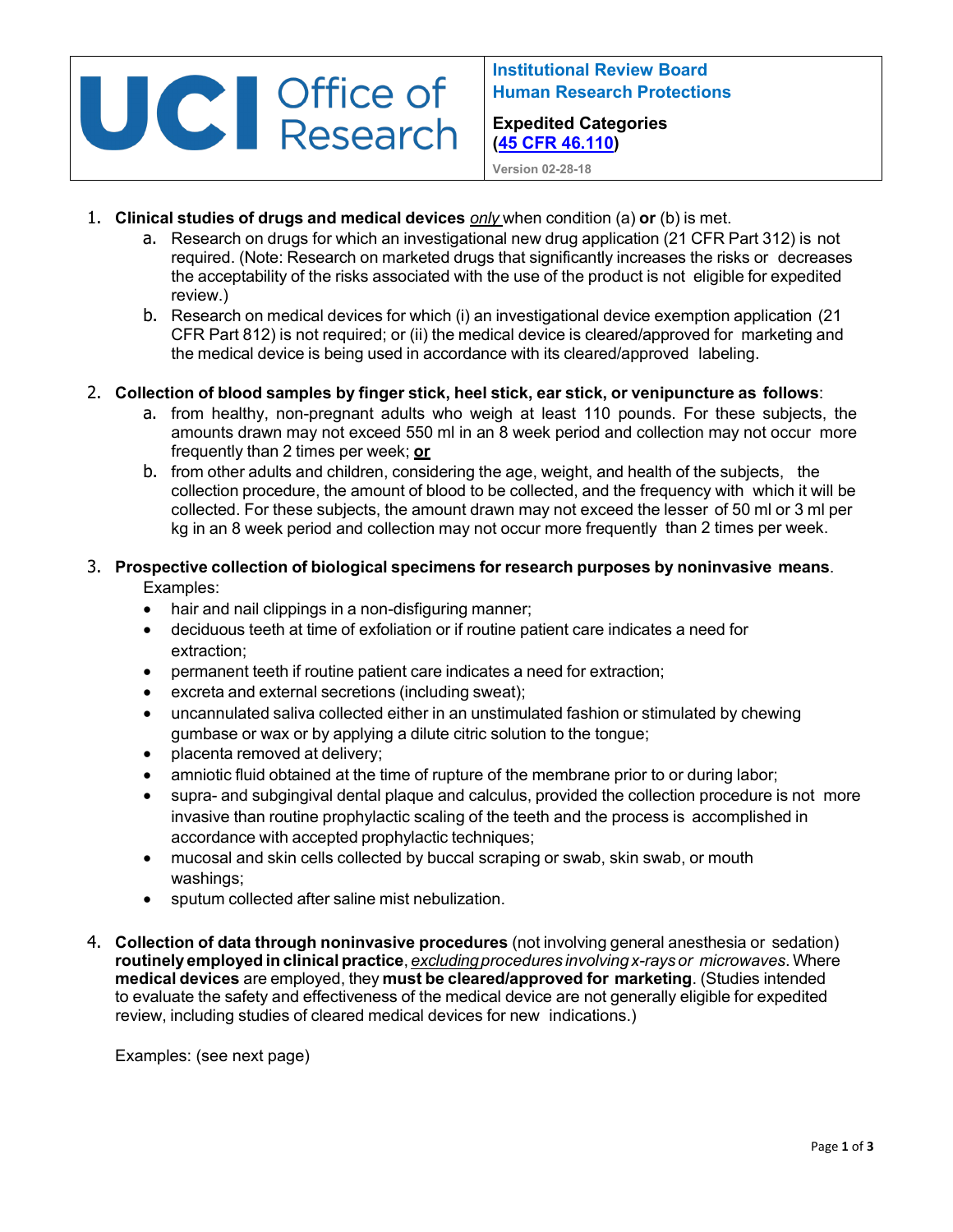

#### **Institutional Review Board Human Research Protections**

#### **Expedited Categories (45 CFR [46.110\)](https://www.hhs.gov/ohrp/regulations-and-policy/guidance/categories-of-research-expedited-review-procedure-1998/index.html)**

**Version 02-28-18**

- physical sensors that are applied either to the surface of the body or at a distance and do not involve input of significant amounts of energy into the subject or an invasion of the subject's privacy;
- weighing or testing sensory acuity;
- magnetic resonance imaging;
- electrocardiography, electroencephalography, thermography, detection of naturally occurring radioactivity, electroretinography, ultrasound, diagnostic infrared imaging, doppler blood flow, and echocardiography;
- moderate exercise, muscular strength testing, body composition assessment, and flexibility testing where appropriate given the age, weight, and health of the individual.
- 5. **Research involving materials** (data, documents, records, or specimens) **that have been collected, or will be collected solely for nonresearch purposes** (such as medical treatment or diagnosis). (NOTE: Some research in this category may be exempt from the HHS regulations for the protection of human subjects.  $45$  CFR  $46.101(b)(4)$ . This listing refers only to research that is not exempt.)
- 6. **Collection of data from voice, video, digital, or image recordings made for research purposes**.
- 7. **Research on individual or group characteristics or behavior** (including, but not limited to, research on perception, cognition, motivation, identity, language, communication, cultural beliefs or practices, and social behavior) **or research employing survey, interview, oral history, focus group, program evaluation, human factors evaluation, or quality assurance methodologies**. (NOTE: Some research in this category may be exempt from the HHS regulations for the protection of human subjects.  $45$  CFR  $46.101(b)(2)$  and  $(b)(3)$ . This listing refers only to research that is not exempt.)
- 8. **Continuing review of research previously approved** by the convened IRB as follows:
	- a. where
		- the research is **permanently closed to the enrollment** of new subjects;
		- all **subjects have completed all research-related interventions**; and
		- the **research** remains **active only for long-term follow-up of subjects**; or
	- b. where **no subjects have been enrolled** and **no additional risks** have been  **identified**; or
	- c. where the remaining research activities are limited to **data analysis**.
- 9. **Continuing review of research**, not conducted under an investigational new drug application or investigational device exemption where categories two (2) through eight (8) do not apply but **the IRB has determined** and documented at a convened meeting that the **research involves no greater than minimal risk** and **no additional risks** have been identified.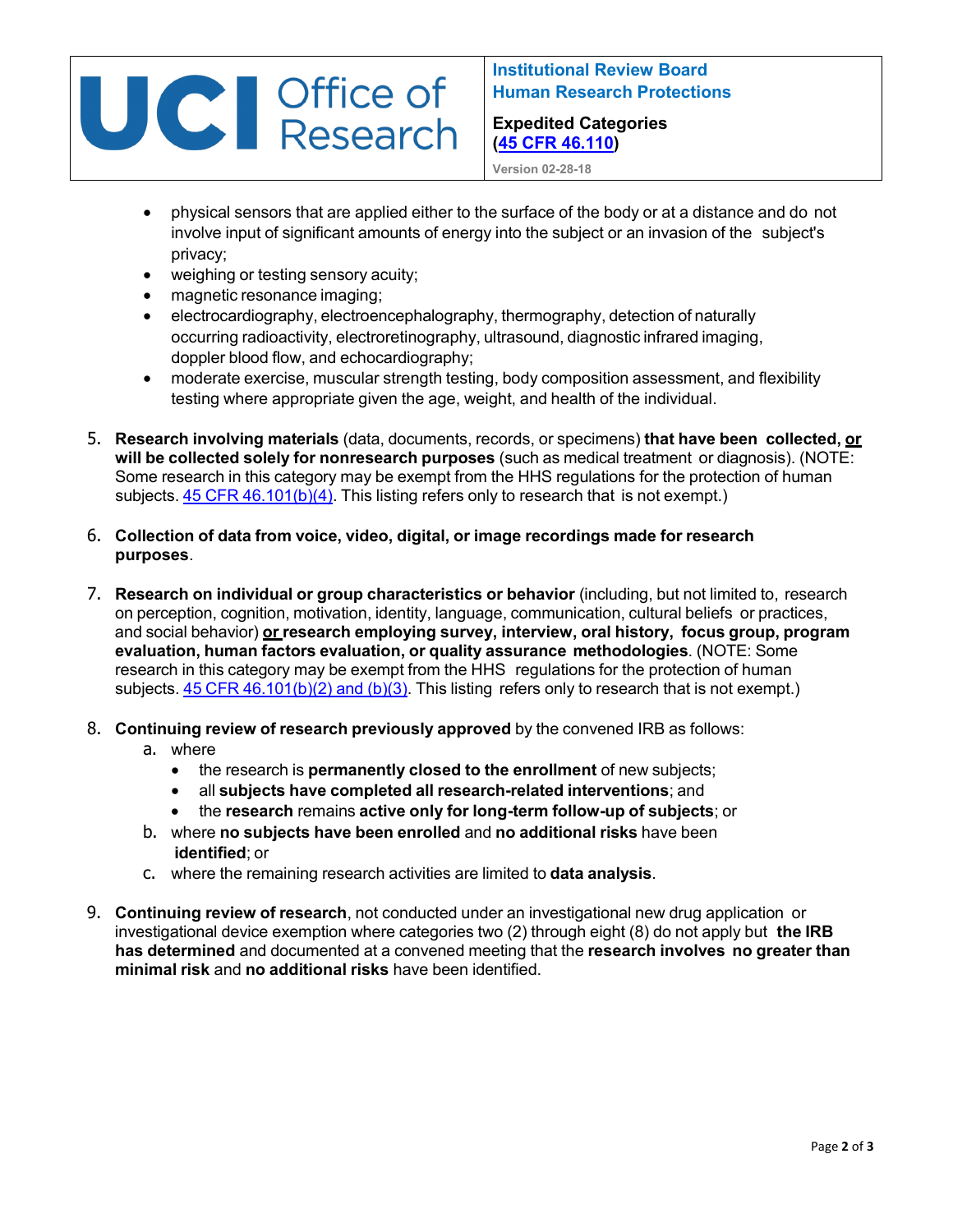# UC Persearch

#### **Institutional Review Board Human Research Protections**

**Expedited Categories (45 CFR [46.110\)](https://www.hhs.gov/ohrp/regulations-and-policy/guidance/categories-of-research-expedited-review-procedure-1998/index.html)**

**Version 02-28-18**

- 13. **UCI Expanded Category of Minimal Risk Research Procedures: Skin Punch Biopsy for Children and Adults**
	- a. The following limitations apply to the use of this expanded expedited category:
		- **i. The research is not federally funded and not subject to FDA regulations.**
		- **ii. The biopsy must be no greater than 2 mm.**
		- iii. A biopsy greater than 2 mm requires full committee review.
		- iv. If multiple 2 mm skin punch biopsies are proposed, the IRB will consider whether the procedures in totality rise to a level greater than minimal risk on a case by case basis.
		- v. Placement of biopsy must be on the upper inner arm, upper inner thigh, or lower back/upper buttock below the pant line. The location must be agreed upon by the parent or legally authorized representative, the child subject or adult subject, in consultation with the lead researcher.
		- vi. Additional considerations for children:
			- 1. **If the child is not affected by the condition under study, s/he must be age 7 or above to allow for assent. Parental permission is required.**
			- 2. **If the child is affected by the condition under study, there is no age restriction. Parental permission is required.**
	- b. Additional guidance for researchers (the following text may be included in the IRB submission when describing the procedure):
		- i. Use of EMLA or similar topical numbing cream should be used at least 2 hours in advance of the procedure for minors. Then, after selecting a biopsy site on the upper inner arm, upper inner thigh, or lower back/upper buttock the area will be cleansed with an antiseptic solution. Lidocaine or other local anesthetic will then be infiltrated into the biopsy area by injection to provide local anesthesia. A single 2 mm piece of skin will be removed via punch biopsy. A sterile gauze pad will be placed over the site to control bleeding, and the site will be bandaged. The biopsy site may be closed with a stitch if desired. The participant (and/or their parent) will be provided with post-biopsy care instructions.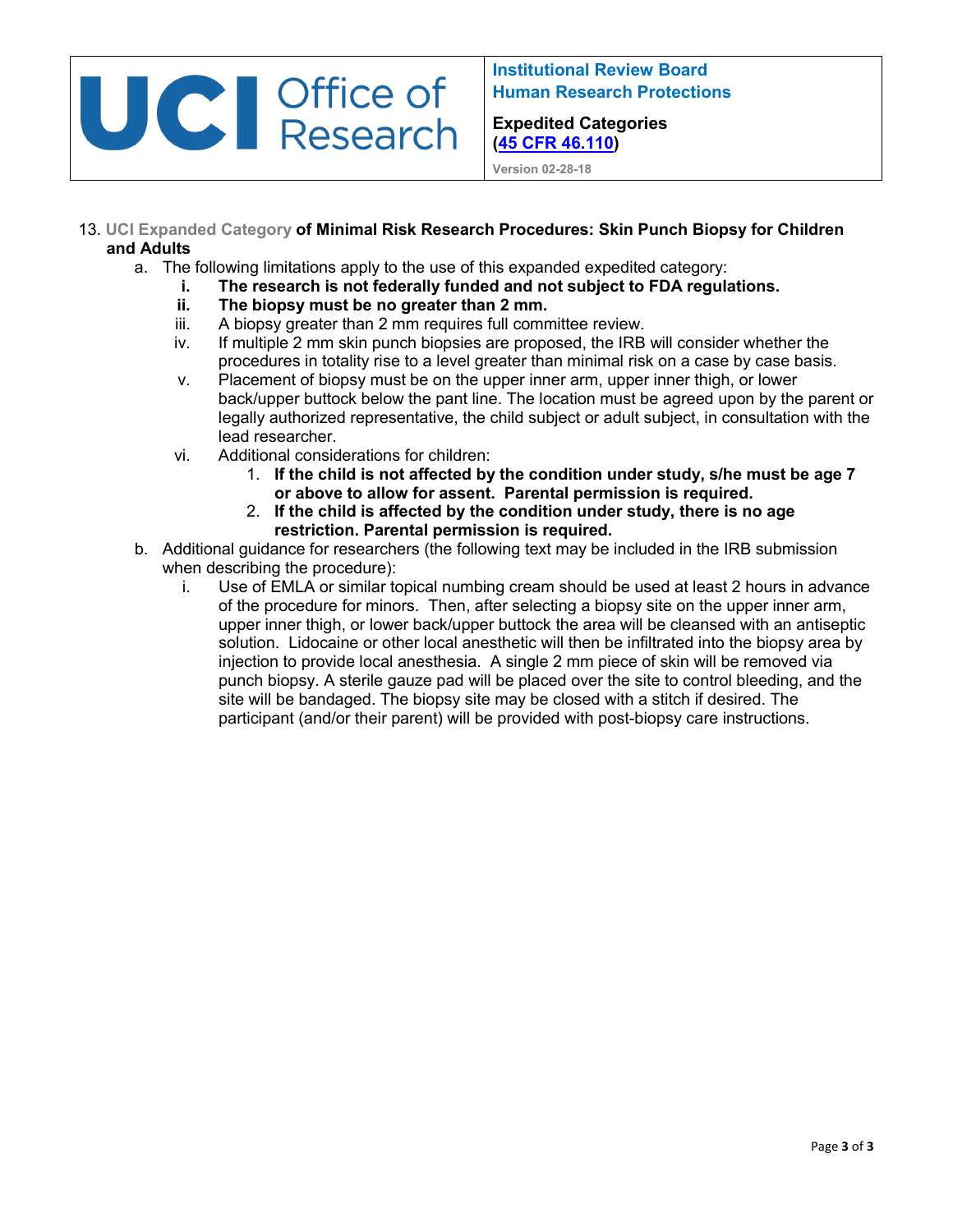

#### **REFERENCE: ANCILLARY PARTNER IMPACTS ON UCI IRB REVIEW + APPROVAL**

#### **Version 01-25-2022**

**Institutional Review Board** *Please note as a courtesy HRP Staff may notify the Lead Researcher (LR) / the Research Team if an ancillary partner may apply to the research.* 

**Institutional Review Board** 1 of 3

| <b>Ancillary Partner</b>                                                                                                                                                 | <b>How Does This Ancillary Partner Impact Research?</b>                                                                                                                                                                                                                                                                                                                                                                                                                                                                                                                                                                                                                                                                                                                                                                                                                                                                                 | <b>When Does IRB</b><br><b>Review Occur?</b>                                                           | <b>When Are IRB-Approved</b><br><b>Documents Released?</b>                                                                                                                                                                                                                                                                                                                                                             |
|--------------------------------------------------------------------------------------------------------------------------------------------------------------------------|-----------------------------------------------------------------------------------------------------------------------------------------------------------------------------------------------------------------------------------------------------------------------------------------------------------------------------------------------------------------------------------------------------------------------------------------------------------------------------------------------------------------------------------------------------------------------------------------------------------------------------------------------------------------------------------------------------------------------------------------------------------------------------------------------------------------------------------------------------------------------------------------------------------------------------------------|--------------------------------------------------------------------------------------------------------|------------------------------------------------------------------------------------------------------------------------------------------------------------------------------------------------------------------------------------------------------------------------------------------------------------------------------------------------------------------------------------------------------------------------|
| Cannabis Research Review Committee<br>(CRRC)<br>Ms. Amy Green:<br>acgreen1@uci.edu                                                                                       | Securing CRRC review for the use of cannabis in research is the responsibility of the LR.<br>CRRC is recommended before clinical research procedures are initiated. CRRC review will<br>assess the feasibility of study conduct and help to ensure compliance related to research<br>involving cannabis.                                                                                                                                                                                                                                                                                                                                                                                                                                                                                                                                                                                                                                | <b>Concurrent with CRRC</b>                                                                            | Upon IRB approval of the protocol.                                                                                                                                                                                                                                                                                                                                                                                     |
| Center for Clinical Research (CCR)<br>UCIclinicaltrials UCIclinicaltrials@hs.uci.e<br>$du$                                                                               | In addition to serving those Departments that fall under the umbrella of CCR (School of<br>Medicine), CCR review may be utilized by non-CCR, Non CFCCC, Non Alpha Stem Cell<br>Researchers to initiate the requisite Qualified Clinical Trail (QCT) determination and<br>subsequent Coverage Analysis (CA).<br>QCT is needed for clinical trials using UCI Health items and services, as this will direct<br>the requirement of completing a Coverage Analysis (CA) if a study is deemed qualified.<br>Coverage Analysis is required as Medicare and most third-party payers cover the<br>$\bullet$<br>routine costs of qualifying clinical trials as well as reasonable and necessary items<br>and services used to diagnose and treat complications arising from participation in all<br>clinical trials.                                                                                                                             | <b>Concurrent with CCR</b>                                                                             | Upon IRB approval of the protocol.                                                                                                                                                                                                                                                                                                                                                                                     |
| Chao Family Comprehensive Cancer<br>Center (CFCCC) Protocol Review and<br>Monitoring Committee (PRMC)<br><b>Cancer Center:</b><br>CancerCenter Committees@hs.u<br>ci.edu | Cancer Center review is required (with documentation of clearance) if the following criteria is<br>met:<br>The research is cancer-related* and hypothesis-driven.<br>$\bullet$<br>The research involves interaction with participants, including obtaining consent.<br>Note the following submission timing requirements:<br>Investigator-initiated studies that are greater than minimal risk require Cancer<br>Center approval prior to IRB submission.<br>NCI National Clinical Trial Network, industry-sponsored studies, and minimal risk<br>studies may be submitted to the Cancer Center and the IRB concurrently.<br>* Studies involving participants with cancer, any active intervention (e.g., behavioral or pharmacological)<br>involving cancer or pre-cancerous participants, or participants of a study involving a specific cancer focus<br>(e.g., program evaluations, quality-of-life survey health education, etc.). | <b>Concurrent with Cancer</b><br><b>Center Review except</b><br>when research meets<br>criteria in red | Upon IRB approval of the protocol.                                                                                                                                                                                                                                                                                                                                                                                     |
| Clinical Engineering (CE)<br>714-456-5366                                                                                                                                | UCI Clinical Engineering must approve the use of medical equipment in an area that<br>operates under the hospital's license and/or equipment used on the hospital's patients and<br>research subjects. Securing CE approval is the responsibility of the LR and is required<br>before clinical research procedures can be initiated.                                                                                                                                                                                                                                                                                                                                                                                                                                                                                                                                                                                                    | <b>Concurrent with CE</b>                                                                              | Upon IRB approval of the protocol.                                                                                                                                                                                                                                                                                                                                                                                     |
| Conflict of Interest<br>Oversight Committee (COIOC)<br>Ms. Nadia Wong:<br>nadiaw@uci.edu                                                                                 | COIOC review is required for new, renewals and amendments when researcher/s report a<br>disclosable financial conflict of interest. Documentation of COIOC review, including the COIOC<br>proposed management plan and consent language (as applicable) must be provided to the IRB /<br>IRB Chair for final review and approval.                                                                                                                                                                                                                                                                                                                                                                                                                                                                                                                                                                                                       | <b>Concurrent with COIOC</b>                                                                           | The IRB may grant conditional approval (i.e., "M") of the<br>protocol pending COIOC clearance. After reviewing the<br>Associate Vice Chancellor's recommendations, the IRB<br>Chair / Vice Chair (VC) may accept or recommend full<br>board IRB (re)review. If the IRB Chair / VC accepts the<br>COIOC recommendations and the IRB documentation<br>includes the required statements, IRB approval may be<br>released. |
| Dual Use Research Committee (DURC)<br>Ms. Amy Green:<br>acgreen1@uci.edu                                                                                                 | Securing DURC review is the responsibility of the LR and is recommended before clinical<br>research procedures are initiated.                                                                                                                                                                                                                                                                                                                                                                                                                                                                                                                                                                                                                                                                                                                                                                                                           | <b>Concurrent with DURC</b>                                                                            | Upon IRB approval of the protocol.                                                                                                                                                                                                                                                                                                                                                                                     |
| Environmental Health and Safety (EHS)<br>occhith@uci.edu                                                                                                                 | When using a controlled substance on the Irvine campus, securing EHS review for the<br>security of the substance is the responsibility of the LR and is recommended before clinical<br>research procedures are initiated.<br>Note: For smoking or tobacco use in research, researchers should check in with the EHS Smoke and<br>Tobacco Free Policy Task Force to confirm the research is appropriate.                                                                                                                                                                                                                                                                                                                                                                                                                                                                                                                                 | <b>Concurrent with EHS</b>                                                                             | Upon IRB approval of the protocol.                                                                                                                                                                                                                                                                                                                                                                                     |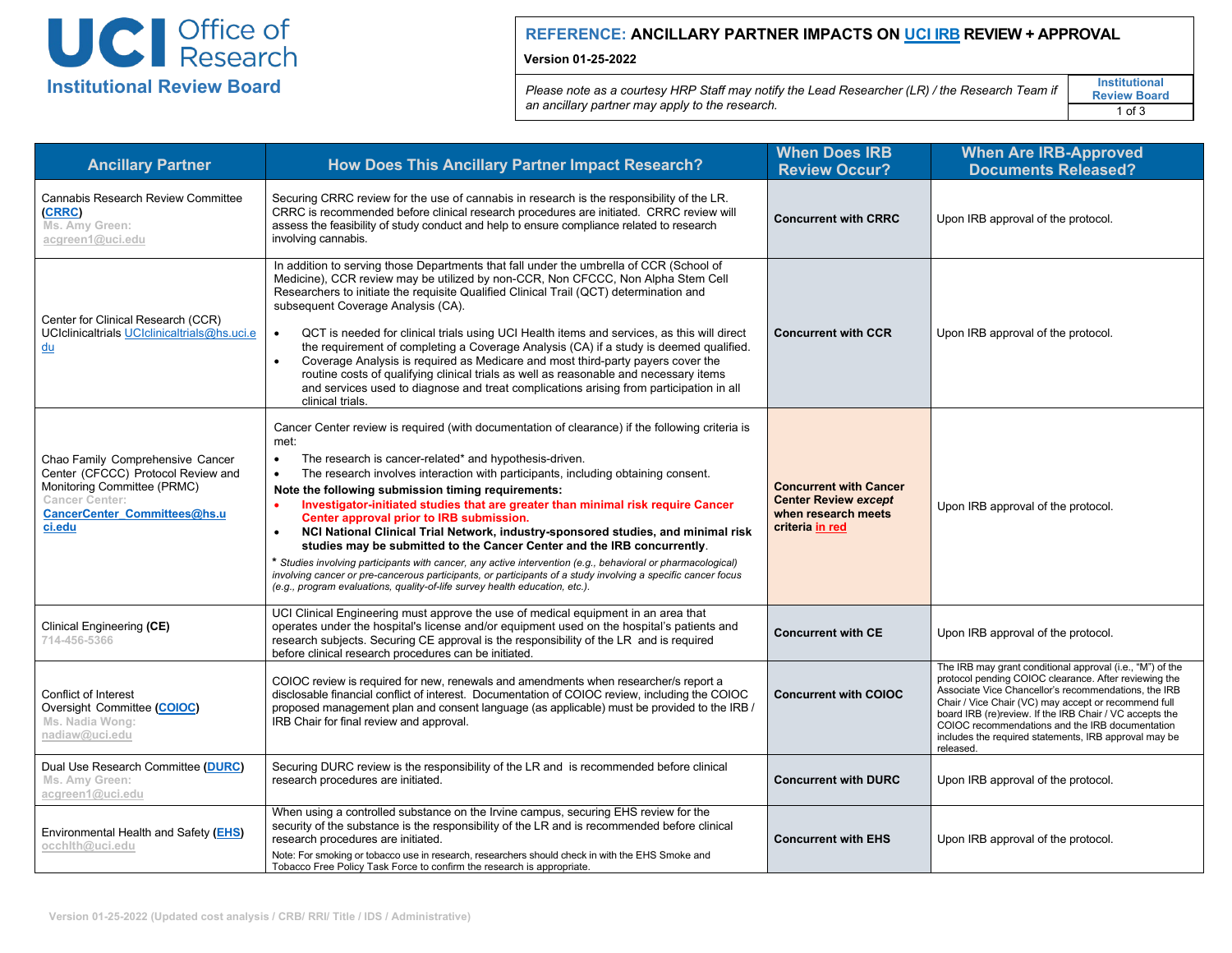

#### **REFERENCE: ANCILLARY PARTNER IMPACTS ON UCI IRB REVIEW + APPROVAL**

#### **Version 01-25-2022**

**Institutional Review Board** *Please note as a courtesy HRP Staff may notify the Lead Researcher (LR) / the Research Team if an ancillary partner may apply to the research.* 

**Institutional Review Board** 2 of 3

| <b>Ancillary Partner</b>                                                                                                                 | <b>How Does This Ancillary Partner Impact Research?</b>                                                                                                                                                                                                                                                                                                                                                                                                                                                                                                                                                                                                                                                                                                                                                                                                                                                                                                                                                          | <b>When Does IRB</b><br><b>Review Occur?</b>                                       | <b>When Are IRB-Approved</b><br><b>Documents Released?</b>                                                                                                                                                                                                                                                                                                                                                                                                               |
|------------------------------------------------------------------------------------------------------------------------------------------|------------------------------------------------------------------------------------------------------------------------------------------------------------------------------------------------------------------------------------------------------------------------------------------------------------------------------------------------------------------------------------------------------------------------------------------------------------------------------------------------------------------------------------------------------------------------------------------------------------------------------------------------------------------------------------------------------------------------------------------------------------------------------------------------------------------------------------------------------------------------------------------------------------------------------------------------------------------------------------------------------------------|------------------------------------------------------------------------------------|--------------------------------------------------------------------------------------------------------------------------------------------------------------------------------------------------------------------------------------------------------------------------------------------------------------------------------------------------------------------------------------------------------------------------------------------------------------------------|
| Epidemiology and Infection Prevention<br>(EIP)<br><b>Health Epidemiology and Infection</b><br><b>Prevention Program:</b><br>714-456-5221 | Securing EIP Committee approval is the responsibility of the LR and is<br>required before clinical research procedures can be initiated.<br>EIP looks to identify research protocols involving humans that need further<br>review by EIP for clearance due to trial of devices or biologic or infectious agents<br>(e.g. live vaccine, probiotic) at UC Irvine Healthcare.                                                                                                                                                                                                                                                                                                                                                                                                                                                                                                                                                                                                                                       | <b>Concurrent with EIP</b>                                                         | Upon IRB approval of the protocol.                                                                                                                                                                                                                                                                                                                                                                                                                                       |
| <b>Export Control Review Process</b><br>(EXP CTRL)<br>Ms. Amy Green:<br>exportcontrol@uci.edu                                            | Securing EXP CTRL review is the responsibility of the LR.<br>EXP CTRL review is recommended as part of considering the feasibility of study<br>conduct and prior to research initiated in countries subject to Office of Foreign<br>Assets Control (OFAC) sanctions (e.g., Cuba, Iran, North Korea and Syria).                                                                                                                                                                                                                                                                                                                                                                                                                                                                                                                                                                                                                                                                                                   | <b>Concurrent with EXP CTRL</b>                                                    | Upon IRB approval of the protocol.                                                                                                                                                                                                                                                                                                                                                                                                                                       |
| Human Stem Cell Research<br>Oversight Committee (hSCRO)<br>Contact:<br>hSCRO@uci.edu                                                     | Use* of the following human materials: gametes, embryos, adult pluripotent<br>cells, fetal tissue, fetal stem cells, or embryonic stem cells.<br>Generation of new lines of human pluripotent stem cells<br>Introduction of human adult pluripotent cells, human fetal tissue, fetal stem<br>cells, or human embryonic stem cells or their neural derivatives into a non-<br>human animal<br>Transplantation of neural stem cells into humans<br>$\bullet$                                                                                                                                                                                                                                                                                                                                                                                                                                                                                                                                                       | <b>Concurrent with hSCRO</b>                                                       | The IRB may grant conditional approval (i.e., "M") of the protocol<br>pending hSCRO approval. The IRB Chair/ Vice-Chair can<br>review the hSCRO determination. If additional risks or<br>significant consent form revisions are required/suggested, or the<br>IRB Chair / VC have concerns, full board IRB re-review is<br>required.<br>Upon the IRB's acceptance of the hSCRO approval and the IRB                                                                      |
|                                                                                                                                          | * (understood as procurement under an IRB-approved research protocol or from a<br>different source, use in purely in-vitro experiments, use as part of genome editing<br>technologies, or for transplantation into animals or humans)                                                                                                                                                                                                                                                                                                                                                                                                                                                                                                                                                                                                                                                                                                                                                                            |                                                                                    | documentation includes the required statements, IRB approval<br>may be released.                                                                                                                                                                                                                                                                                                                                                                                         |
| Institutional Biosafety Committee<br>(IBC)<br>Ms. Alice Lee:<br>949-824-8024, ibc@uci.edu                                                | Any research involving the deliberate transfer of recombinant and synthetic<br>nucleic acids, materials or microorganisms modified using recombinant and<br>synthetic nucleic acids into one or more human research participants must be<br>approved by the UCI IBC. Securing IBC approval for biosafety issues (e.g.,<br>blood draws, specimens transferred from clinic to UCI lab, etc.) is the<br>responsibility of the LR and is required before clinical research procedures<br>are initiated. Note: The UC-Irvine Human Gene Transfer Institutional<br>Biosafety Committee (HGT IBC) is being administered by Clinical Biosafety<br>Services (CBS). Researchers should still submit through the UCI IBC, who<br>will coordinate the CBS process.                                                                                                                                                                                                                                                           | <b>Concurrent with IBC</b>                                                         | The IRB may grant conditional approval (i.e., "M") of the protocol<br>pending IBC clearance. The IRB Chair / VC can review the IBC<br>determination. If additional risks or significant consent form<br>revisions are required/suggested, or the IRB Chair / VC have<br>concerns, full board IRB re-review is required.<br>Upon the IRB's acceptance of the IBC approval and the IRB<br>documentation includes the required statements, IRB approval<br>may be released. |
| Investigational Drug Service (IDS)<br>Dr. Alyssa Le: alyssal@uci.edu                                                                     | The IDS is a division of the Pharmacy Department that must be consulted in<br>advance of study initiation concerning the storage, handling, and dispensing of<br>investigational drugs, agents, and biologics to assure compliance with all IDS<br>policies and procedures, institutional, State, Federal (FDA) and Joint<br>Commission on Accreditation of Hospital Organizations (JCAHO) requirements.<br>The HRP staff sends the IDS a report bi-monthly to provide an update on the<br>status of pending new and renewals involving clinical investigations.<br>Note the following submission timing requirements:<br>Securing IDS review or consult is the responsibility of the LR and is<br>recommended before clinical research procedures are initiated.<br>If an Investigator Initiated Trial (IIT), evidence of IDS clearance is<br>$\bullet$<br>required in order to release IRB approval. In order to best facilitate<br>this in Kuali Research Protocols - an "M" determination should<br>be made. | <b>Concurrent with IDS except</b><br>when research meets criteria<br><u>in red</u> | The IRB may grant conditional approval (i.e., "M") of the protocol<br>pending IDS clearance. The IRB Chair / VC can review the IDS<br>determination. If additional risks or significant consent form<br>revisions are required/suggested, or the IRB Chair / VC have<br>concerns, full board IRB re-review is required.<br>Upon the IRB's acceptance of the IDS approval and the IRB<br>documentation includes the required statements, IRB approval<br>may be released. |
| Laser Safety Committee (LSC)<br>For more info visit:<br>http://www.ehs.uci.edu/radsafe.h<br>tml                                          | Securing LSC review or consult is the responsibility of the LR and is<br>recommended before clinical research procedures are initiated.                                                                                                                                                                                                                                                                                                                                                                                                                                                                                                                                                                                                                                                                                                                                                                                                                                                                          | <b>Concurrent with LSC</b>                                                         | Upon IRB approval of the protocol.                                                                                                                                                                                                                                                                                                                                                                                                                                       |